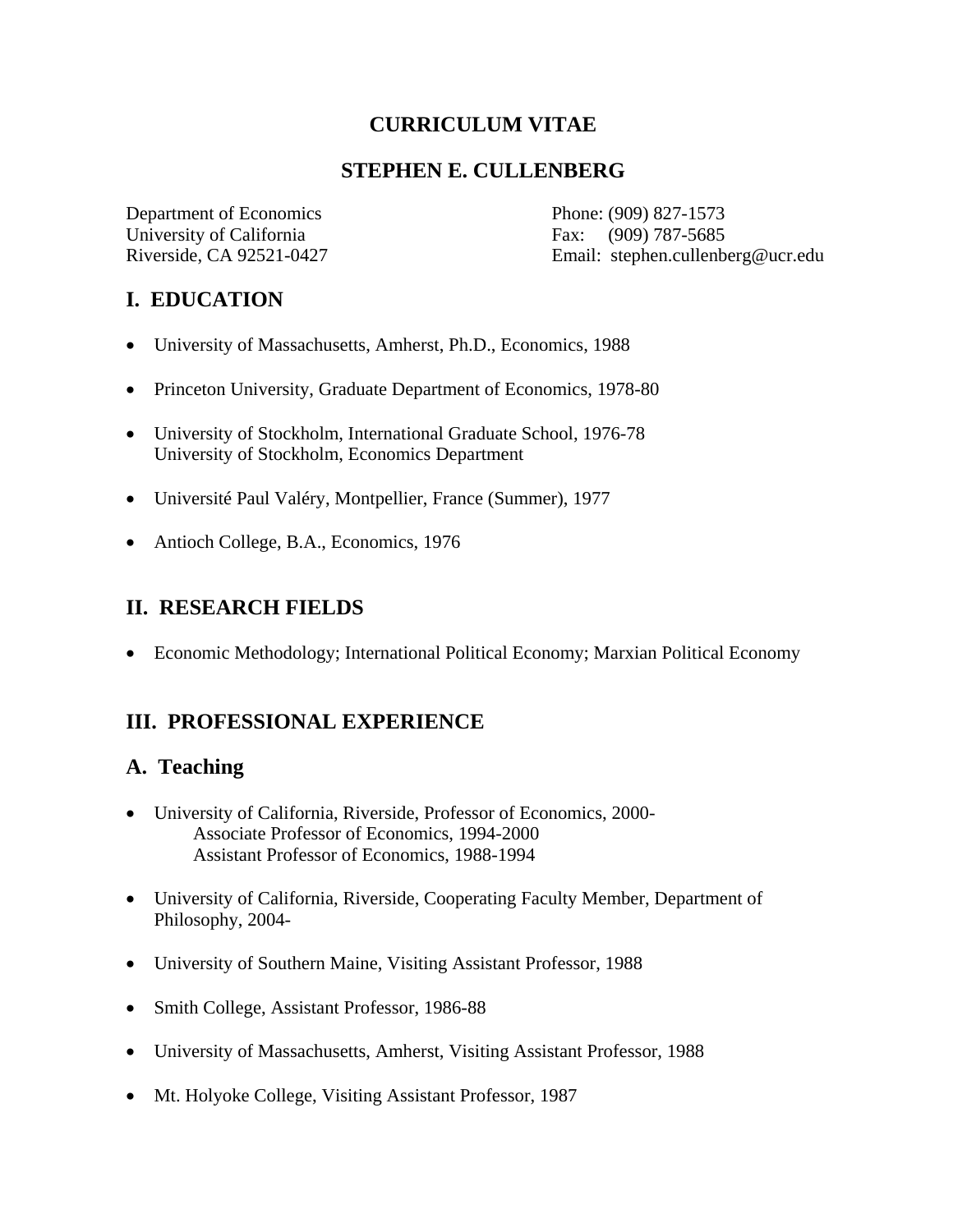### **B. Courses Taught**

#### **Graduate**

- Alternative Microeconomic Theory
- History of Economic Theory and Methodology
- Introduction to Political Economy
- The Liberal Subject (English Department UCR)
- Managerial Economics
- Marxian Political Economy
- Mathematics for Economics
- (Re)Valuing Marx (English Department UCR)
- Theories of Value and Distribution
- Workshop in Political Economy

# **Undergraduate**

- Competition and Monopoly
- History of Economic Thought
- Intermediate Micro and Macroeconomics
- International Finance
- International Trade
- Introductory Micro and Macroeconomics
- Law and Economics
- Marxian Economics
- Mathematical Economics
- Organization of the Firm
- Poverty, Justice and Discrimination
- The 1960s and the Vietnam War Era (Humanities year long interdisciplinary course)
- Globalization and Its Discontents (Freshman Seminar)
- The Economics of Sports (Freshman Seminar)
- CHASS Connect, Freshman Macroeconomics

# **C. Major Administrative and Research Appointments**

- Chair, Department of Economics, University of California, Riverside, 1997-98, 1999-03
- Vice Chair, Department of Economics, University of California, Riverside, 1998-99
- Chair, Department of Physical Education, University of California, Riverside, 2001-2003
- Co-Chair, University of California Press Editorial Committee, 2001-04 Member, Board of Directors, 2001-04 Member, Finance Committee, 2002-04
- Member, The National Faculty, 1999-2001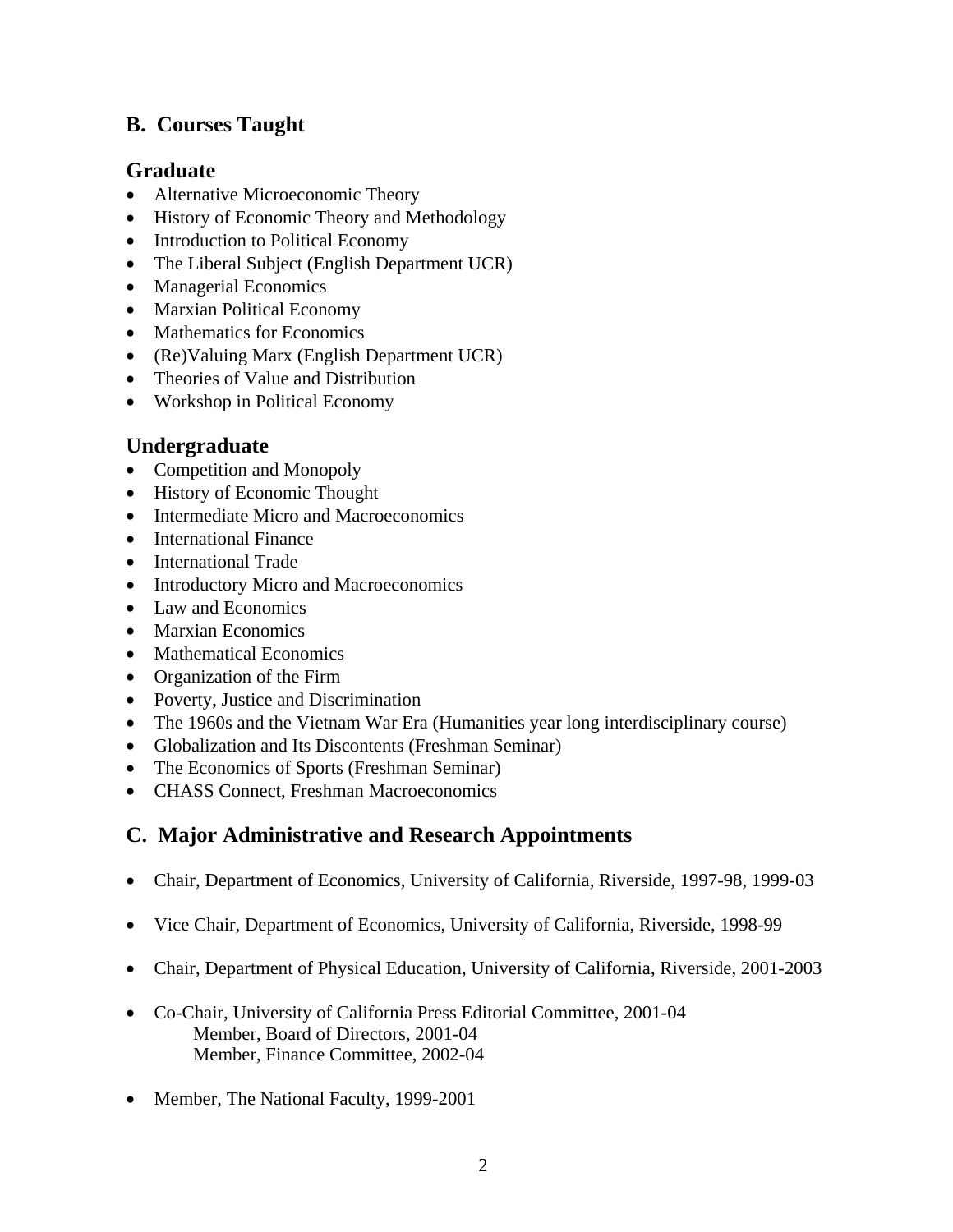- Member, Steering Committee, Institute for Global Conflict and Cooperation, University of California System, 1999-2003
- Member, Advisory Committee, Center for Ideas and Society, University of California, Riverside, 1996-
- Director, International Economic Cooperation and Conflict Program, University of California, Riverside, 1993-99
- Economic Policy Advisor, U.S. Representative Thomas Andrews, 1st C.D. Maine, (Summers), 1990-91
- Economic Consultant to the Bolivian Government, sponsored by the United Nations Development Program, 1990
- Supervisor, Micro Data Banking, Data Resources, Inc., 1978
- Research Assistant, Joint Economic Committee, U.S. Congress, 1975
- Research Assistant, Office of Tax Analysis, U.S. Treasury Department, 1973

### **IV. AWARDS AND FELLOWSHIPS**

- Participant, Seminar in Experimental Critical Theory," University of California Humanities Research Institute, Summer 2005.
- Hewlett Teaching Fellow, University of California, Riverside, 1999-00
- Convener, Focused Research Group, for Deirdre McCloskey's Distinguished Visiting Faculty Fellowship, Center for Ideas and Society, University of California, Riverside, 2000
- Distinguished Teaching Award, University of California, Riverside, 1998
- Invited Participant, "Analyzing Disciplinary Disagreements," Research Group, American Academy of Arts and Sciences, 1995
- Regents' Faculty Fellowship, University of California, 1992-93
- Resident Fellow, Center for Ideas and Society, University of California, Riverside, (Convener Spring), 1991-92
- Sloan Summer Fellowship, 1979
- Princeton University Graduate Fellowship, 1978-80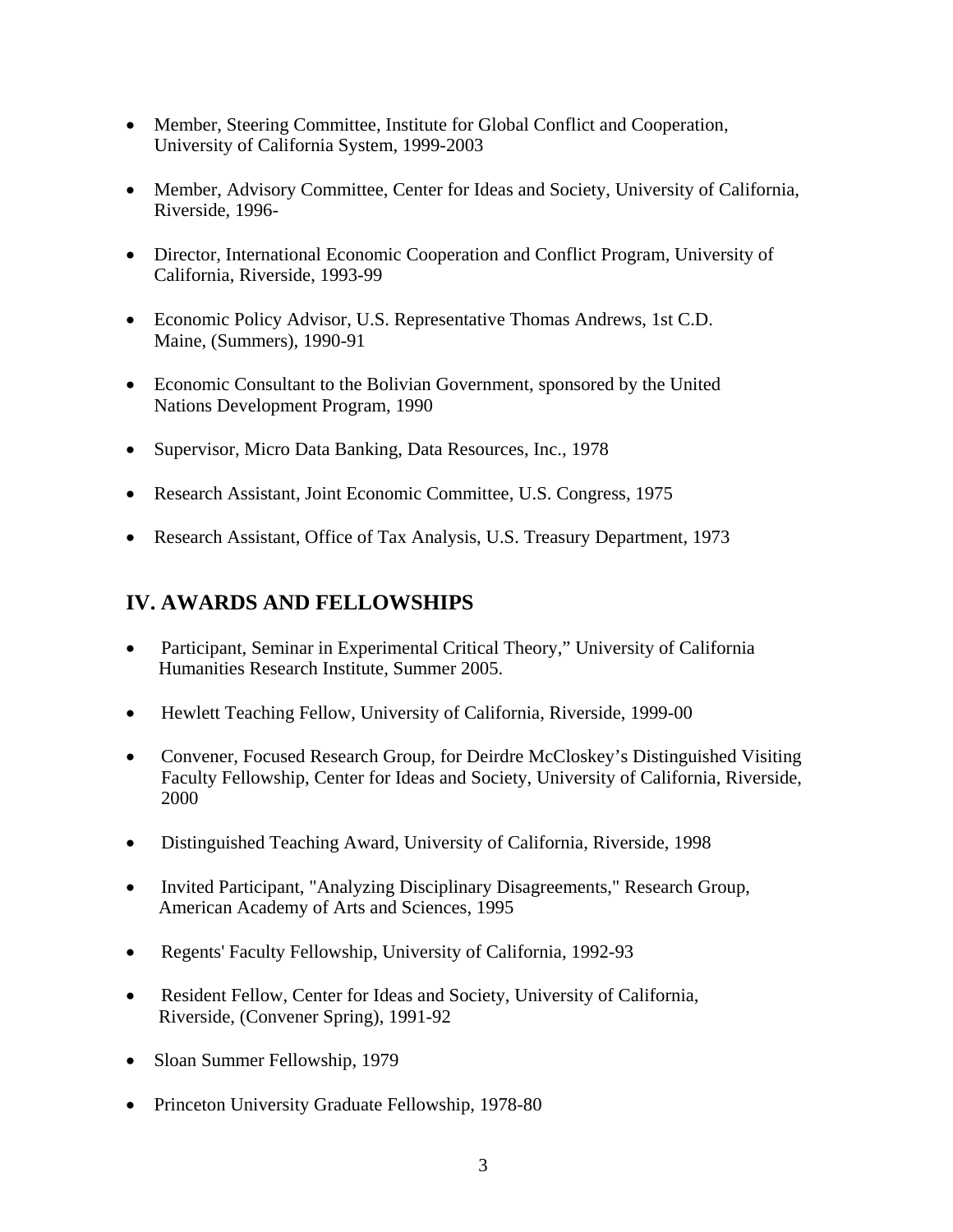### **V. Grants**

- Conference Grant, University of California Humanities Research Institute (for the Economic Representations conference), 2003-04
- Conference Grant, Center for Idea and Society, University of California, Riverside (for the Economic Representation conference), 2003-04
- Conference Grant, University of California Humanities Research Institute (for the Aesthetics of Value conference), 1999-00
- Conference Grant, Center for Idea and Society, University of California, Riverside (for the Aesthetics of Value conference), 1999-00
- Activity Grant, Institute for Global Conflict and Cooperation, 1999-00 (for War and Society Program, University of California, Riverside)
- Conference Grant, Center for Ideas and Society, University of California, Riverside, 1997 (for the Mexico and the United States in the Context of Global Migration conference)
- Activity Grant, Institute for Global Conflict and Cooperation, 1997 (for the Mexico and the United States in the Context of Global Migration conference)
- Conference Grant, University of California Humanities Research Institute (for the Postmodernism, Economics and Knowledge conference), 1995
- Conference Grant, Center for Ideas and Society, University of California, Riverside (for the Postmodernism, Economics and Knowledge conference), 1995
- Block and Activity Grants, Institute for Global Cooperation and Conflict, University of California, San Diego, 1993-00
- Academic Senate Intramural Research Grants, University of California, Riverside, 1988-03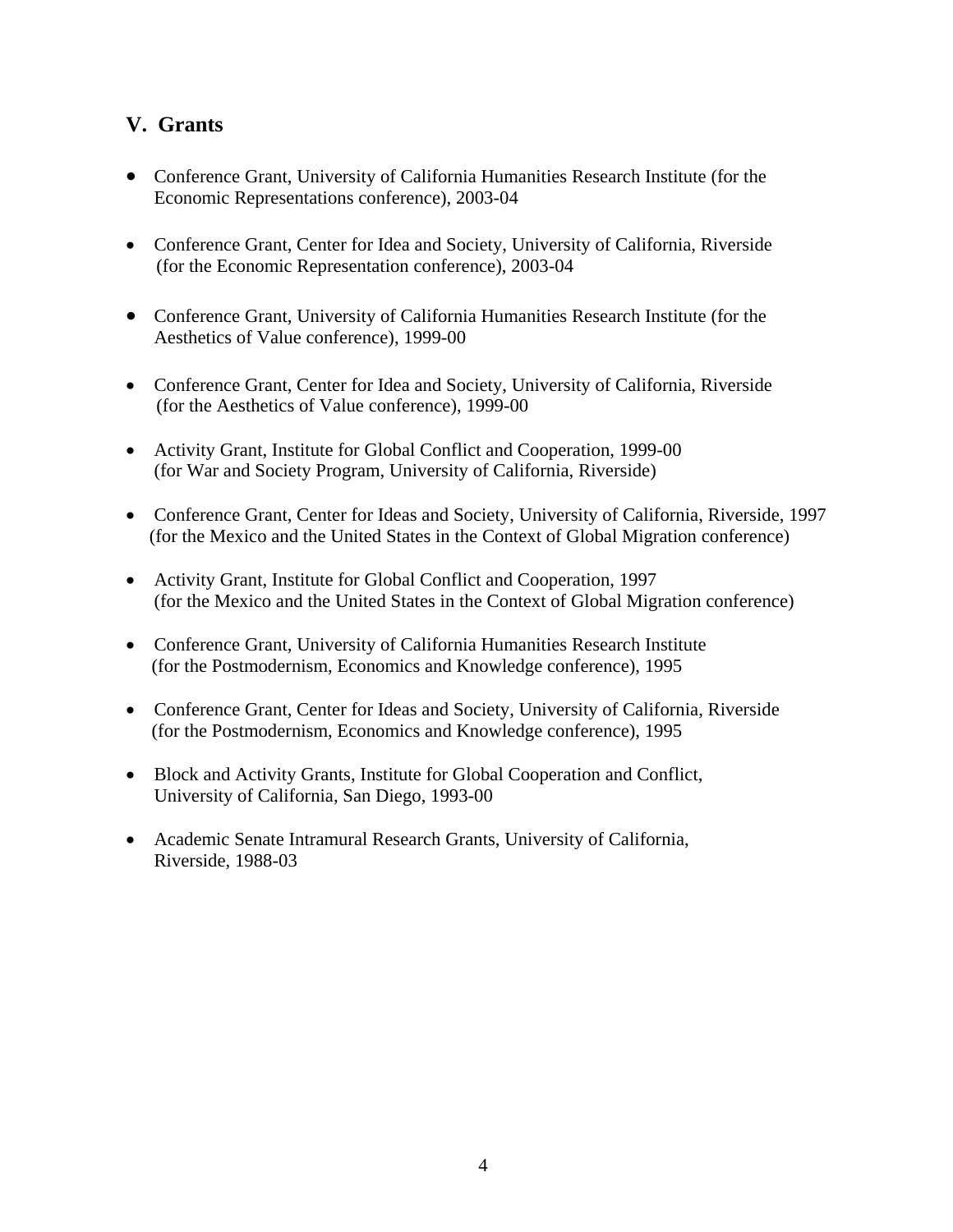# **VI. PUBLICATIONS**

### **A. Books**

- *Recasting Class and Third World*, with Anjan Chakrabarti and Anup Dhar. In negotiation with Pluto Press, forthcoming 2006.
- *Transition and Development in India*, with Anjan Chakrabarti, New York: Routledge, 2003.
- *Economics and the Historian*, with Thomas G. Rawski, Jon S. Cohen, Susan B. Carter, Peter H. Lindert, D. McCloskey, Hugh Rockoff, and Richard Sutch. Berkeley: University of California Press, 1995.
- *The Falling Rate of Profit: Recasting the Marxian Debate*, London: Pluto Press, 1994.

# **B. Edited Books**

- *Sublime Economy: The Aesthetics of Economic and Cultural Value*, forthcoming, Routledge 2006 (co-edited with Jack Amariglio and Joseph Childers).
- *Human Development in the Era of Globalization: Essays in Honor of Keith B. Griffin*, coedited with James Boyce, Prasanta Pattanaik, and Robert Pollin, Northampton: Edward Elgar, 2006.
- *Globalization, Culture and the Limits of the Market: Essays in Economics and Philosophy,*  Delhi: Oxford University Press, 2003 (co-edited with Prasanta Pattanaik).
- *Postmodernism, Economics and Knowledge*, New York: Routledge Press, 2001, (co-edited with Jack Amariglio and David Ruccio).
- *Marxism in the Postmodern Age: Confronting the New World Order*, New York: Guilford Press, 1994 (co-edited with Antonio Callari and Carole Biewener).
- *Whither Marxism? Global Crises in International Perspective*, New York: Routledge Press 1994 (co-edited with Bernd Magnus).

### **VII. Articles and Chapters in Books**

- "Poverty and Post-Developmentalism: Class and Ethical Dimensions of Poverty Eradication" (with Anjan Chakrabarti), *Rethinking Marxism*, forthcoming, 2006.
- "Orientalism and Transition in India in the Era of Globalization" (with Anjan Chakrabarti and Anup Dhar) in *Immigration and Migration, Social Change, and Cultural*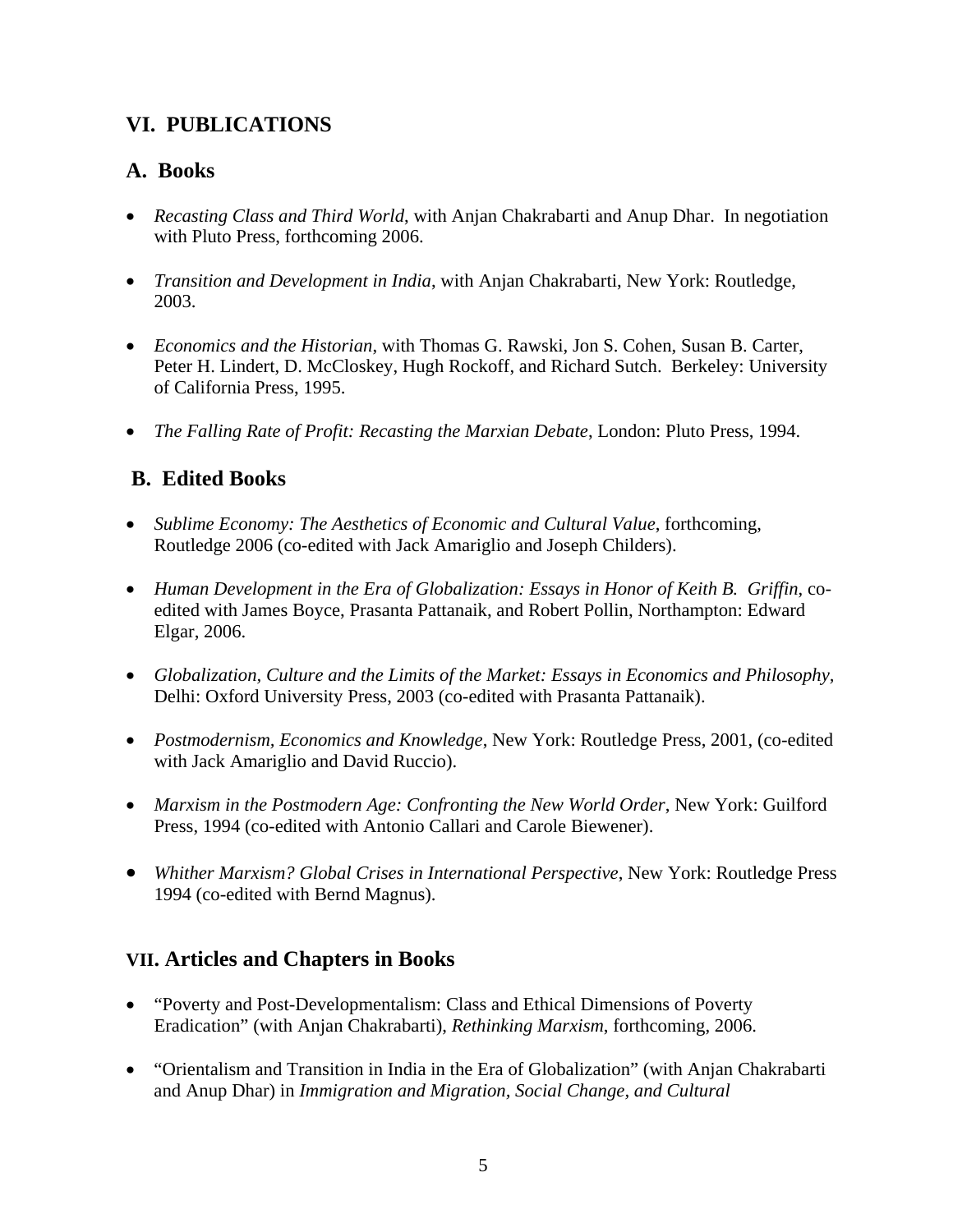*Transformation*, edited by Emory Elliott, Jasmine Payne, and Patricia Ploesch, forthcoming 2006.

- "Revisiting Transition and Development in India," (with Anjan Chakrabarti), *Rethinking Marxism*, 2006.
- "Forward," to *Socialism after Hayek* by Theodore Burczak, Ann Arbor: University of Michigan Press, forthcoming 2006.
- Introduction to *Sublime Economy* (with Jack Amariglio and Joseph Childers), forthcoming 2006.
- "Speculating with Value/Gambling with Difference: Spivak's Marx," (with Joseph Childers), in *Sublime Economy*, forthcoming 2006.
- "Class Transition in the Age of Globalization: Examples from the Rural Sectors in India and Kenya," (with Anjan Chakrabarti and Mwangi wa Githinji), in *Human Development in the Era of Globalization,* forthcoming 2006.
- Introduction to *Human Development in the Era of Globalization*, (with James Boyce, Prasanta Pattanaik, Robert Pollin), forthcoming 2006.
- "Deconstructing the Peasantry: Class and Development in Rural Kenya,"*Critical Sociology* vol. 29 no. 1 2003 (with Mwangi wa Githinji).
- "Introduction" to *Globalization, Culture and the Limits of the Market*: *Essays in Economics and Philosophy*, 2003 (with Prasanta Pattanaik).
- "Economic Transition as Economic Vision: Comparing Classical and Neoclassical Theories of General Equilibrium," *Eastern Economics Journal* vol. 28 no. 2, Spring 2002: 217-240 (with John Elliot and John Peters).
	- Excerpted in *Law and Public Policy: A Socio-Economic Approach*, edited by Lynne Dallas, Durham, NC: Carolina Academic, 2005.
- "Household and its Transition in India: Through the Lens of Class," *Journal of Women's Stud*y, vol. 3 no. 2 2002 (with Anjan Chakrabarti).
- "Development and Class Transition in India: A New Perspective," in *Re/Presenting Class: Essays in Postmodern Political Economy*, edited by J.K. Gibson-Graham, Stephen Resnick and Richard Wolff, Duke University Press, 2001 (with Anjan Chakrabarti).
- Introduction to *Postmodernism, Economics and Knowledge*, Routledge, 2001 (with Jack Amariglio and David Ruccio).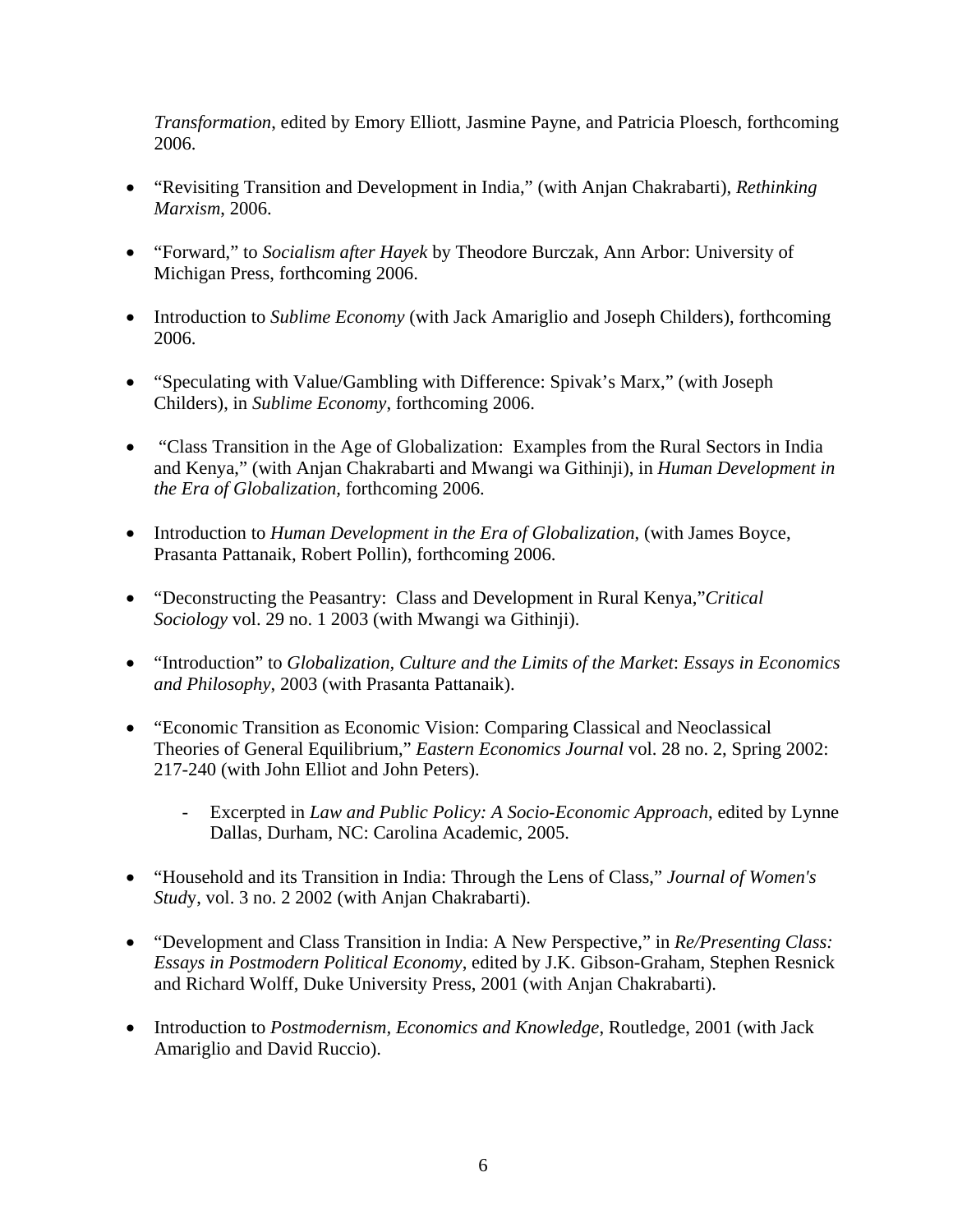- "From Myth to Metaphor: A Semiological Analysis of the Cambridge Capital Controversy," in *Postmodernism, Economics and Knowledge*, 2001 (with Indraneel Dasgupta).
- "Transition and Development: A Marxian Critique of the Subaltern Studies," *Margins* Summer 2001 (with Anjan Chakrabarti).
- "Old Institutionalism, New Marxism," in *Capitalism, Socialism and Radical Political Economy: Essays in the Honor of Howard J. Sherman*," edited by Robert Pollin, Edward Elgar, 2000.
- "Overdetermination, Totality and Institutions: A Genealogy of a Marxist Institutionalist Economics," *Journal of Economic Issues*, December 1999, 1-15.
- Preface to *Oscillate Wildly* by Peter Hitchcock, Minneapolis: University of Minnesota Press, 1998.
- "Exploitation, Appropriation and Exclusion: Locating Capitalist Injustice," *Rethinking Marxism* 10:2 (Summer 1998): 66-75.
- "Decentering the Marxian Debate over the Falling Rate of Profit: A New Approach," in *Marxian Economics: Prices, Profits, and Dynamics*, edited by Riccardo Bellofiore, Macmillan, 1998.
- "Althusser and the Decentering of the Marxist Totality," *Rethinking Marxism and Postmodernism: Essays in the Althusserian Tradition*, edited by Antonio Callari and David Ruccio, Wesleyan University Press, 1996.
- "After GATT: Towards a New Internationalism," *URPE Newsletter*, 26:3 (1995): 12-15. ( with George DeMartino).
- "Labor Economics and the Historian," in *Economics and the Historian*, by Thomas Rawski et al, University of California Press, 1995 (with Susan Carter).
- "Economic Integration in an Uneven World: An Internationalist Perspective," *International Review of Applied Economics*, 9:1 (1995): 1-21. (with George DeMartino).
- "Beyond the Competitiveness Debate: An Internationalist Agenda," *Social Text*, 41 (Winter 1994): 11-39. (with George DeMartino).
- "The Single-Index Tariff Structure: An Internationalist Response to Economic Globalization," *Review of Radical Political Economics*, 26:3, (1994): 76-85. (with George DeMartino).
- "Unproductive Labor and the Contradictory Movement of the Rate of Profit: A Comment on Moseley," *Review of Radical Political Economics*, 26:2, (1994): 109-119.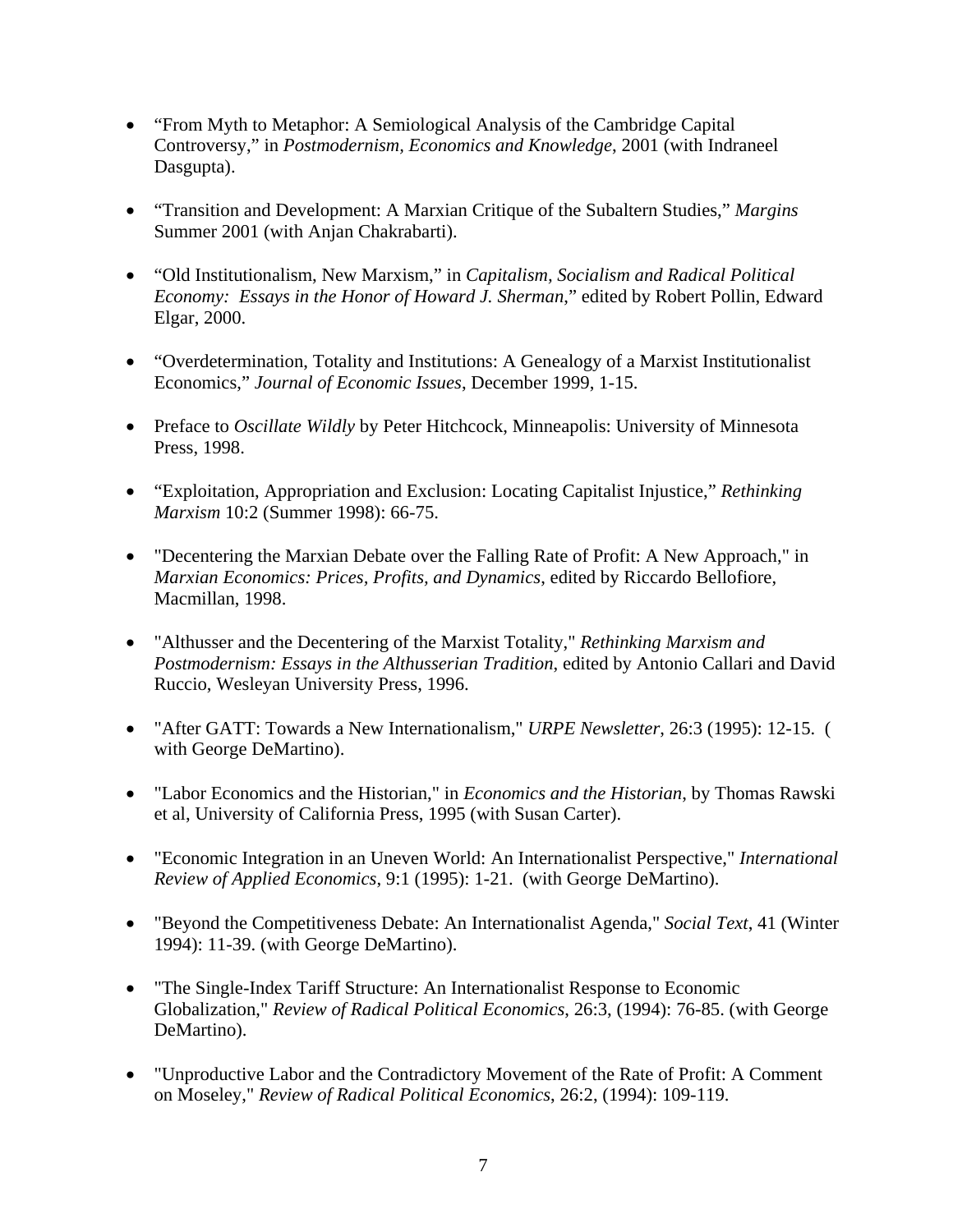- "The Competitiveness Debate: Towards an Internationalist Critique," in *Marxism in the Postmodern Age: Confronting the New World Order,* edited by Antonio Callari, Stephen Cullenberg, and Carole Biewener, Guilford Press, 1994 (with George DeMartino).
- "Introduction," in *Marxism in the Postmodern Age: Confronting the New World Order,*  Guilford Press, 1994 (with Antonio Callari and Carole Biewener).
- "Introduction," in *Whither Marxism?: Global Crises in International Perspective*, Routledge, 1994 (with Bernd Magnus).
- "Introduction," in *Spectres of Marx: The State of the Debt, the Work of Mourning, & the New International* by Jacques Derrida, Routledge, 1994: vii-ix (with Bernd Magnus).
- "The Political Economy of Marx's Theory of the Falling Rate of Profit: Methodological Considerations," *Methodus*, 4:1 (June 1992): 44-54.
- "The Burden of Socialism: Towards a Thin Definition of Socialism," *Rethinking Marxism*, 5:2 (Summer 1992): 64-83.
- "The Rhetoric of Marxian Microfoundations," *Review of Radical Political Economics*, 22: 1&2 (Spring-Summer 1991): 187-194.
- "Analytical Marxism: a Critical Overview," *Review of Social Economics,* 47:4 (Winter 1989): 415-432, (with Jack Amariglio and Antonio Callari).
	- Reprinted in *Social Scientist* (New Delhi, India) 19 (January-February 1991): 3-17.
	- Reprinted in *Karl Marx's Economics: Critical Assessments*, vol. 8, edited by John Wood, Routledge, 1993: 358-372.
- "The Capitalist Enterprise and the Contradictory Movement in the Rate of Profit," *Review of Radical Political Economics*, 20:2&3 (Summer-Fall 1988): 41-47.
- "The Class Analysis of Politics versus the Politics of Class Analysis," *Review of Radical Political Economics,* 20:2&3 (Summer-Fall 1988): 12-17.
- "Marxism and Post-Marxism," *Social Text* 15 (August 1986): 126-135 (with Richard Wolff).

#### **A. Article and Book Submissions, and Work in Progress**

- "Class and Need: Towards a Third World Marxism," in *Reclaiming Development: Class, Hegemony and Transition in the Era of Globalization* edited by Anjan Chakrabarti and Kalyan Sanyal. New Delhi: Oxford University Press. (with Anjan Chakrabarti), under review.
- "Revisting ROSCAs: Can They Further the Project of Non-Capitalist Centered Ways of Re-conceptualizing the Economy?" with Savvina Chowdhury.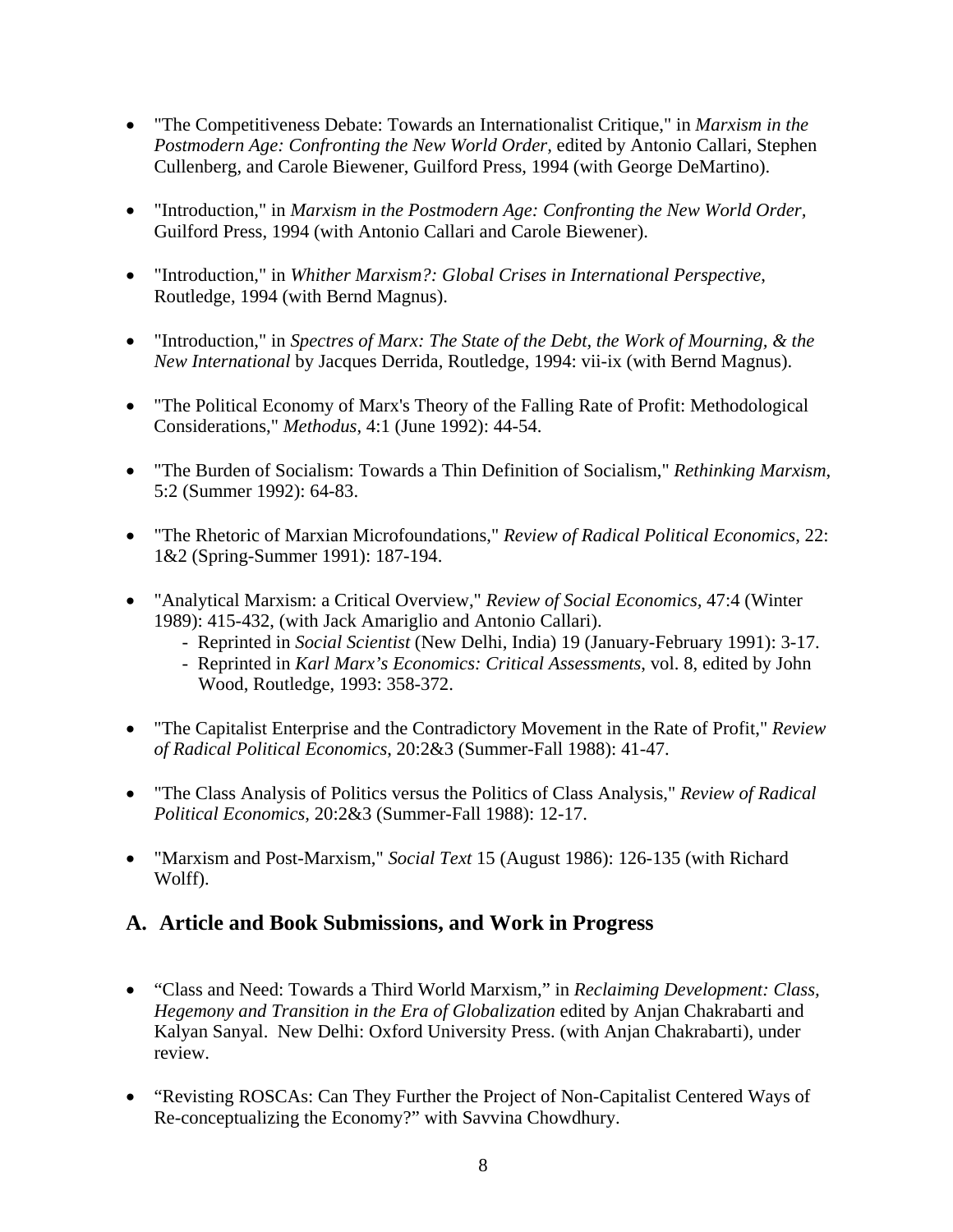- "Global Order and the New Economic Policy in India: The (Post)Colonial Formation of the Small-Scale Sector," submitted to *Cambridge Journal of Economics* (with Anjan Chakrabarti and Ajit Chaudhury).
- "Money, Language and the Open Economy of Value," (with Ted Burczak and Robert Garnett), in progress.
- *Economic Representations: Both Everyday and Academic*, co-edited with David Ruccio, in progress.
- "Representing the Global Economy: Economic Theory and the Anti-Globalization Movement," in progress.
- "Human Development and International Trade: Revenue Effects of a SITS Regime," (with George DeMartino), in progress.
- "A Postcolonial Economics," (with S. Charusheela), in progress.

# **VII. PROFESSIONAL ACTIVITIES**

### **A. Editorial Activities**

- Editorial Committee, University of California Press, 1999-04 Co-Chair, Editorial Committee, 2001–04 Member, Board of Directors, 2001-04 Member, Finance Committee, 2002-04 Member, Planning and Advisory Committee, 2003-04
- *Rethinking Marxism: A Journal of Economics, Culture and Society* Advisory Board Member, 2004- Editorial Member, 1986- Book Review Editor, 1986-97 Editor, 1997–99

• Member, Board of Directors, International Confederation of Associations for Pluralism in Economics (ICAPE), 2003-

• Member: American Economic Association, Association for Economic and Social Analysis, International Association for Feminist Economics, History of Economics Society, International Gramsci Society, International Network for Economic Method, Union for Radical Political Economics.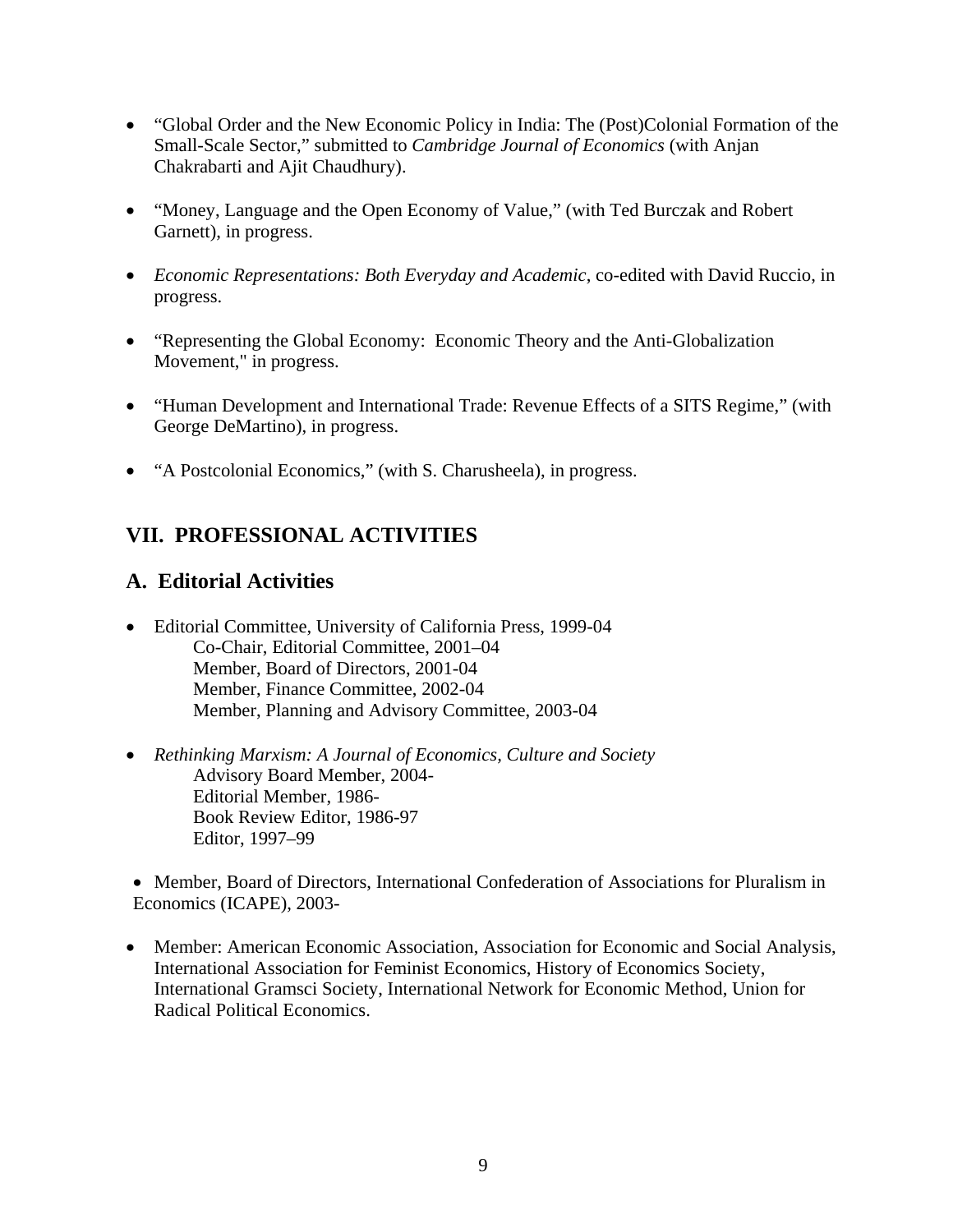### **B. Major Conferences and Events Organized**

- Conference Organizer, *(Re)Valuing Marx, Representing Capitalism*, University of California, Riverside, June 2005
- Conference Organizer, *The Challenge of Development in the 21<sup>st</sup> Century*, Economics Department, University of California, Riverside, June 2004
- Conference Co-Organizer, *Egalitarian Development in the Era of Globalization: Festschrift Conference in Honor of Professor Keith Griffin*, Political Economy and Research Institute, University of Massachusetts, Amherst, April 2004.
- Conference Organizer, *Economic Representations: Both Academic and Everyday*, sponsored by the University of California Humanities Research Institute and Center for Ideas and Society, University of California, Riverside, April 2004.
- Conference Organizer, *Marxism and the World Stage*, sponsored by the Association for Economic and Social Analysis, University of Massachusetts, Amherst, November 2003 (over 500 papers).
- Conference Organizer, *The Aesthetics of Value*, sponsored by the University of California Humanities Research Institute and Center for Ideas and Society, University of California, Riverside, June 2001.
- Conference Co-Organizer, *Economic Theory, Philosophy and Contemporary Social Issues*, University of California, Riverside, May 2000
- Chair, All-UC Economic History Conference, *100 Flowers*, University of California, Riverside, November 2000
- Faculty Convener, Focused Research Group for Deirdre McCloskey's "Bourgeois Virtue," Distinguished Visiting Faculty Fellow, Center for Ideas and Society, University of California, Riverside, January–June 2000.
- Conference Organizer, *Marxism 2000*, sponsored by the Association for Economic and Social Analysis, University of Massachusetts, Amherst, September 2000 (over 600 papers).
- Program Co-Organizer, *War and Society*, University of California, Riverside, Fall 1999.
- Conference Organizer, *China at the End of the Millennium*, sponsored by the International Economic Conflict and Cooperation Program, June 1998.
- Conference Co-Organizer, *Mexico and the United States in the Context of Global Migration*, sponsored by UC Mexus, Riverside, CA, October 1997.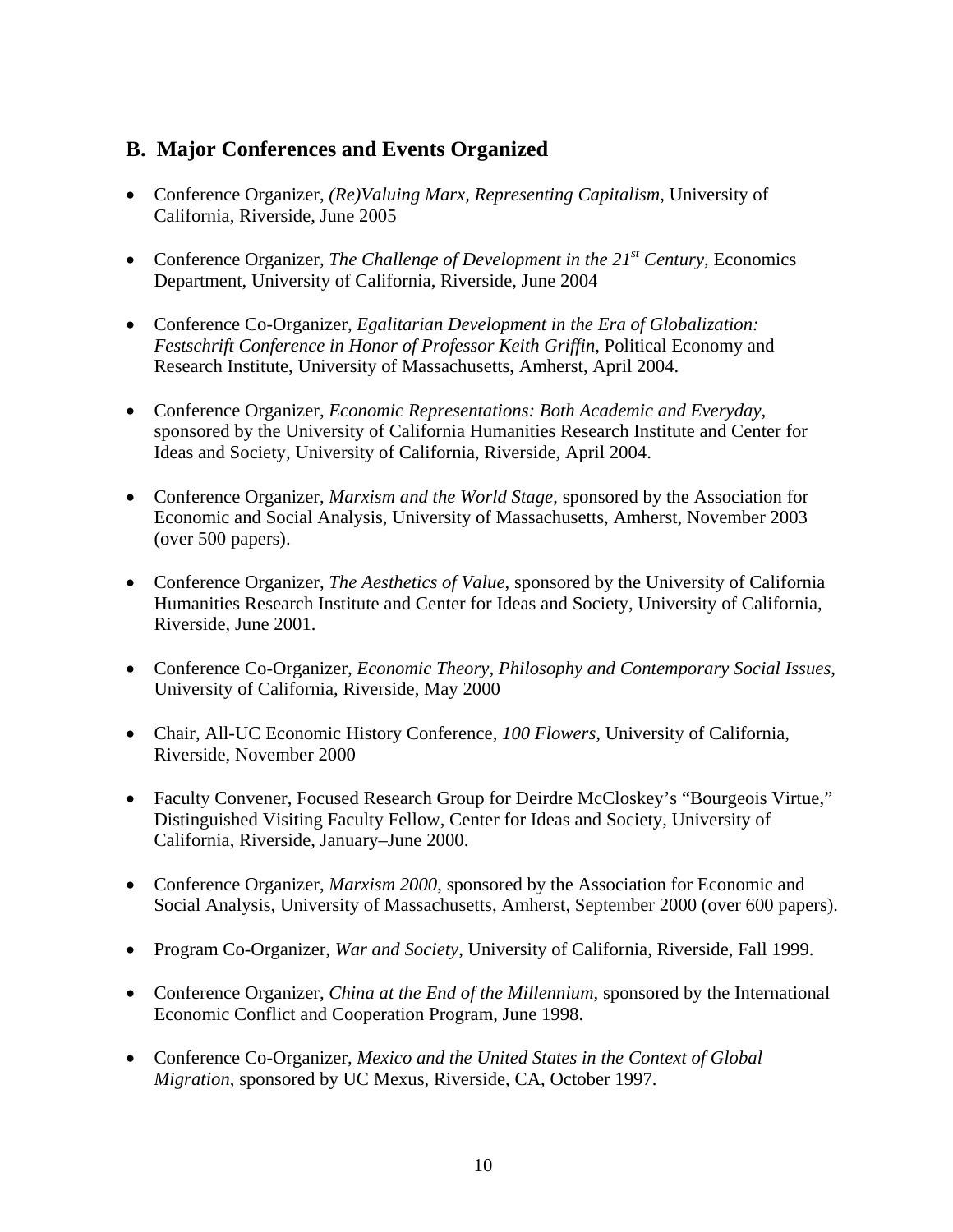- Conference Organizer, *Politics and Languages of Contemporary Marxism*, sponsored by the Association for Economic and Social Analysis, University of Massachusetts, Amherst, December 1996 (over 500 papers).
- Co-Organizer, forum on *Why Affirmative Action*?, sponsored by the Center for Ideas and Society, University of California, Riverside, June 1995.
- Conference Organizer, *Postmodernism, Knowledge and Economics*, sponsored by the University of California Humanities Research Institute, Center for Ideas and Society, University of California, Riverside and Routledge Press, Riverside, CA, April 1995.
- Conference Organizer, *Human Development: A New Strategy for Development Policies*, sponsored by the Institute on Global Conflict and Cooperation, University of California, Riverside, November 1994.
- Conference Organizer, *Whither Marxism?: Global Crises in International Perspective*, sponsored by the Center for Ideas and Society, University of California, Riverside, April 1993.
- Conference Co-organizer, *Marxism in the New World Order: Crises and Possibilities*, sponsored by the Association for Economic and Social Analysis, University of Massachusetts, Amherst, November 1992 (over 400 papers).
- Convener and Resident Fellow, Center for Ideas and Society, University of California, Spring 1992.
- Conference Organizer, *Marxism Now: Traditions and Difference*, sponsored by the Association for Economic and Social Analysis, University of Massachusetts-Amherst, December 1989 (over 100 papers).

### **C. Presentations and Lectures**

- 'Revisting ROSCAs: Can They Further the Project of Non-Capitalist Centered Ways of Reconceptualizing the Economy?" (with Savvina Chowdhury), Allied Social Science Meetings, Boston, January 2006.
- "Class and Postcolonialism," University of California Humanities Research Institute, University of California, Irvine, August 2005.
- Chair, *Egalitarian Development in the Era of Globalization*, Political Economy and Research Institute, University of Massachusetts, Amherst, April 2004.
- Chair, *Economic Representations*, sponsored by the University of California Humanities Research Institute and Center for Ideas and Society, University of California, Riverside, April 2004.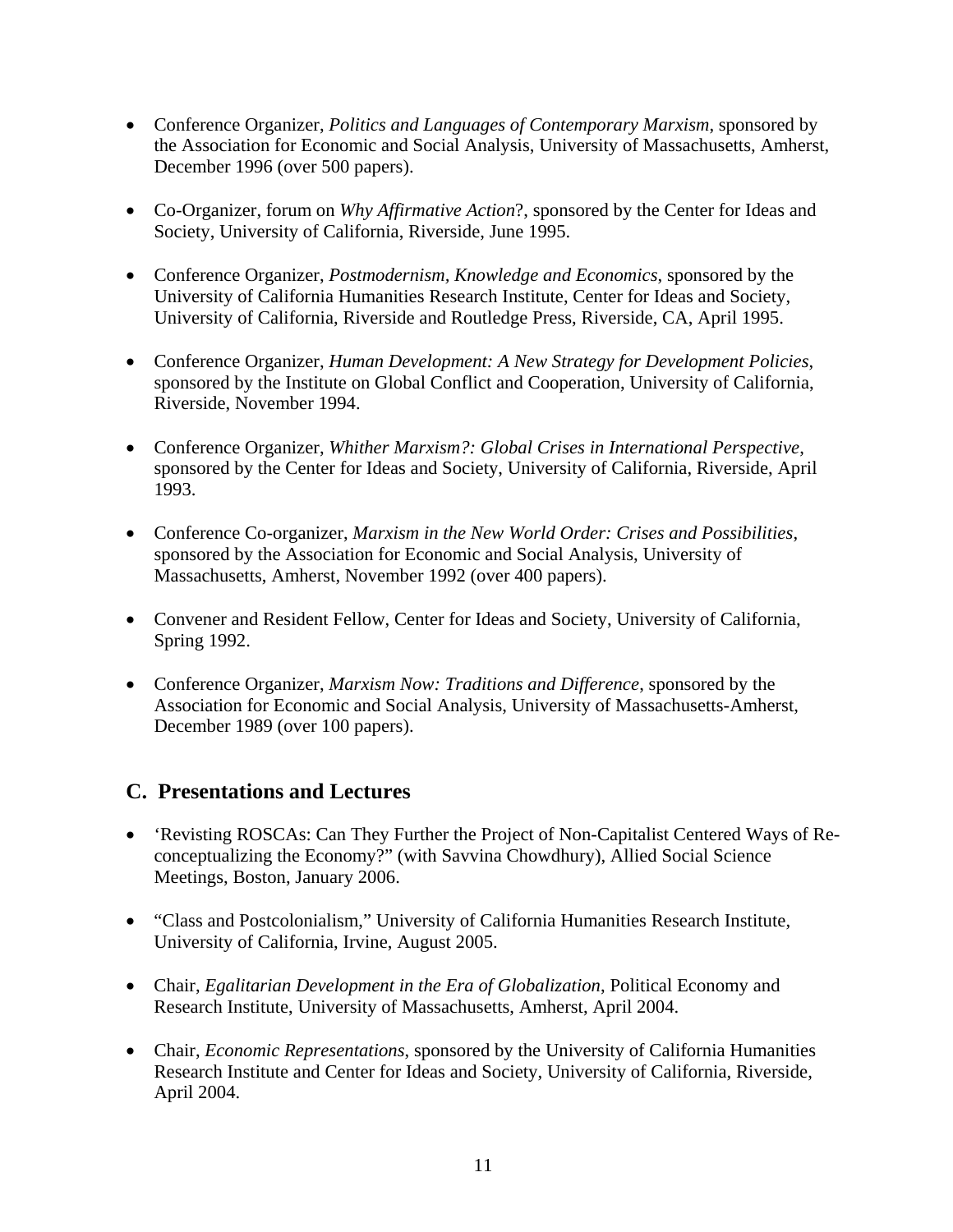- "Representing the Global Economy: Economic Theory and the Anti-Globalization Movement," Economic Representations: Both Academic and Everyday, Center for Ideas and Society, University of California, Riverside, April 2004.
- "Representing the Global Economy: Economic Theory and the Anti-Globalization Movement," Rockefeller Conference on Immigration and Migration, Social Change, and Cultural Transformation, Center for Ideas and Society, University of California, Riverside, March 2004.
- "Representing the Global Economy: Economic Theory and the Anti-Globalization Movement," Allied Social Science Meetings, San Diego, January 2004.
- Discussant, "The Constitution of Capital: Papers on Marx's *Capital*, Volume I" Allied Social Science Meetings, San Diego, January 2004.
- Respondent, Symposium on *Transition and Development in India* by Anjan Chakrbarti and Stephen Cullenberg, Marxism and the World Stage Conference, University of Massachusetts, Amherst, November 2003
- Chair, "Heterdox Economics in the Academy," The Future of Heterodox Economics conference sponsored by the International Confederation of Associations for Pluralism in Economics (ICAPE), University of Missouri, Kansas City, June 2003.
- "Representing the Global Economy: Economic Theory and the Anti-Globalization Movement," The Future of Heterodox Economics conference sponsored by the International Confederation of Associations for Pluralism in Economics (ICAPE), University of Missouri, Kansas City, June 2003.
- "Representing the Global Economy: Economic Theory and the Anti-Globalization Movement," American Comparative Literature Association Annual Meetings, San Diego, April 2002.
- "Deconstructing the Peasantry: Class and Development in Rural Kenya," Allied Social Science Meetings, Washington D.C., January 2003.
- "Human Development and International Trade: Revenue Effects of a SITS Regime," Allied Social Science Meetings, Washington D.C., January 2003.
- "Global Order and the New Economic Policy in India: The (Post)Colonial Formation of the Small-Scale Sector," Subjects of the Economy conference, University of Massachusetts, Amherst, November 2002.
- "Bailey and Hayek: Postmodern Roads not Taken," History of Economics annual conference, University of California, Davis, July, 2002
- Chair, "Marx Session," History of Economics annual conference, University of California, Davis, July, 2002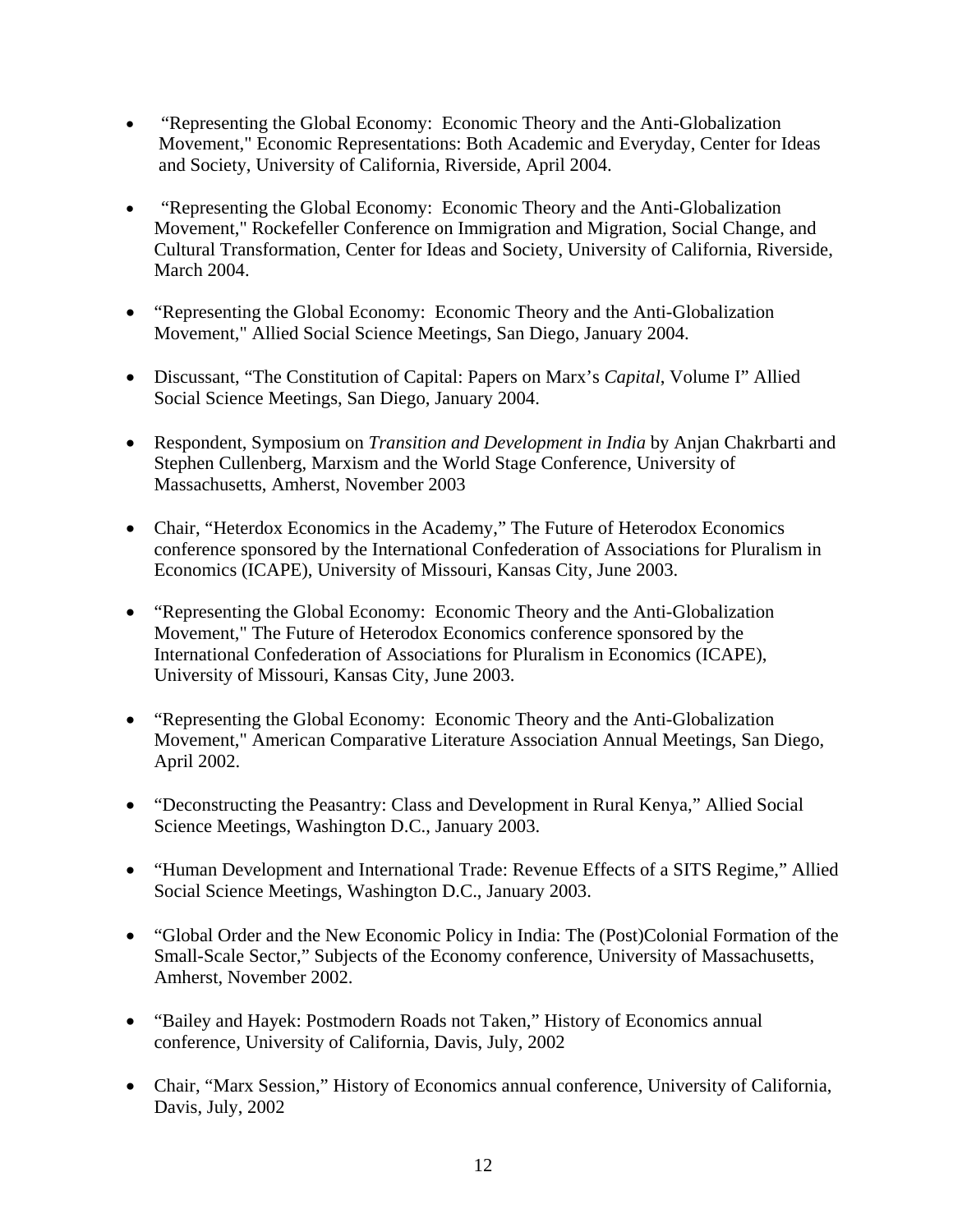- Discussant, "Prices, Property and Past Labour," History of Economics annual conference, University of California, Davis, July, 2002
- Discussant, "Interpretation of Marx's Theory of Exploitation and Justice," History of Economics annual conference, University of California, Davis, July, 2002
- Discussant, "Marx's Army of Labor and Reserve: Political Inequality in the Working Class," History of Economics annual conference, University of California, Davis, July, 2002
- Participant, workshop on "Architectural Economies," sponsored by the Luce Foundation and Duke University, Orlando, October 2001.
- "Use, Value, Aesthetics: Gambling with Difference/Speculating with Value," The Aesthetics of Value conference, University of California, Riverside, June 2001.
- Discussant, "On Obnoxious Markets," Economics, Philosophy and Social Problems conference, University of California, Riverside, May 2001. Also Satz's paper
- Chair, Plenary Session "(Re)Turns to Class," Marxism 2000, University of Massachusetts, Amherst, September 2000.
- Chair, "Pragmatism and Marxism: Past, Present, and Future," Marxism 2000, University of Massachusetts, Amherst, September 2000.
- Discussant, "Postcolonial Thought and Economics," Marxism 2000, University of Massachusetts, Amherst, September 2000.
- Discussant, "World Bank Literature," Marxism 2000, University of Massachusetts, Amherst, September 2000.
- "Postmodernism, Economics and Knowledge," Association for Economic and Social Analysis summer conference, Hancock MA, July 2000.
- "Economic Transition as a Crisis in Vision: Comparing Classical and Neoclassical Theories of General Equilibrium," Association for Economic and Social Analysis summer conference, Hancock MA, July 2000.
- "From Myth to Metaphor: A Semiological Analysis of the Cambridge Capital Controversy," presented at the American Comparative Literature Association, Yale University, February 2000.
- Keynote address at the Rethinking Marxism in Australia conference sponsored by the Institute for Social Change and Critical Inquiry, University of Wollongong, Australia, November 1999.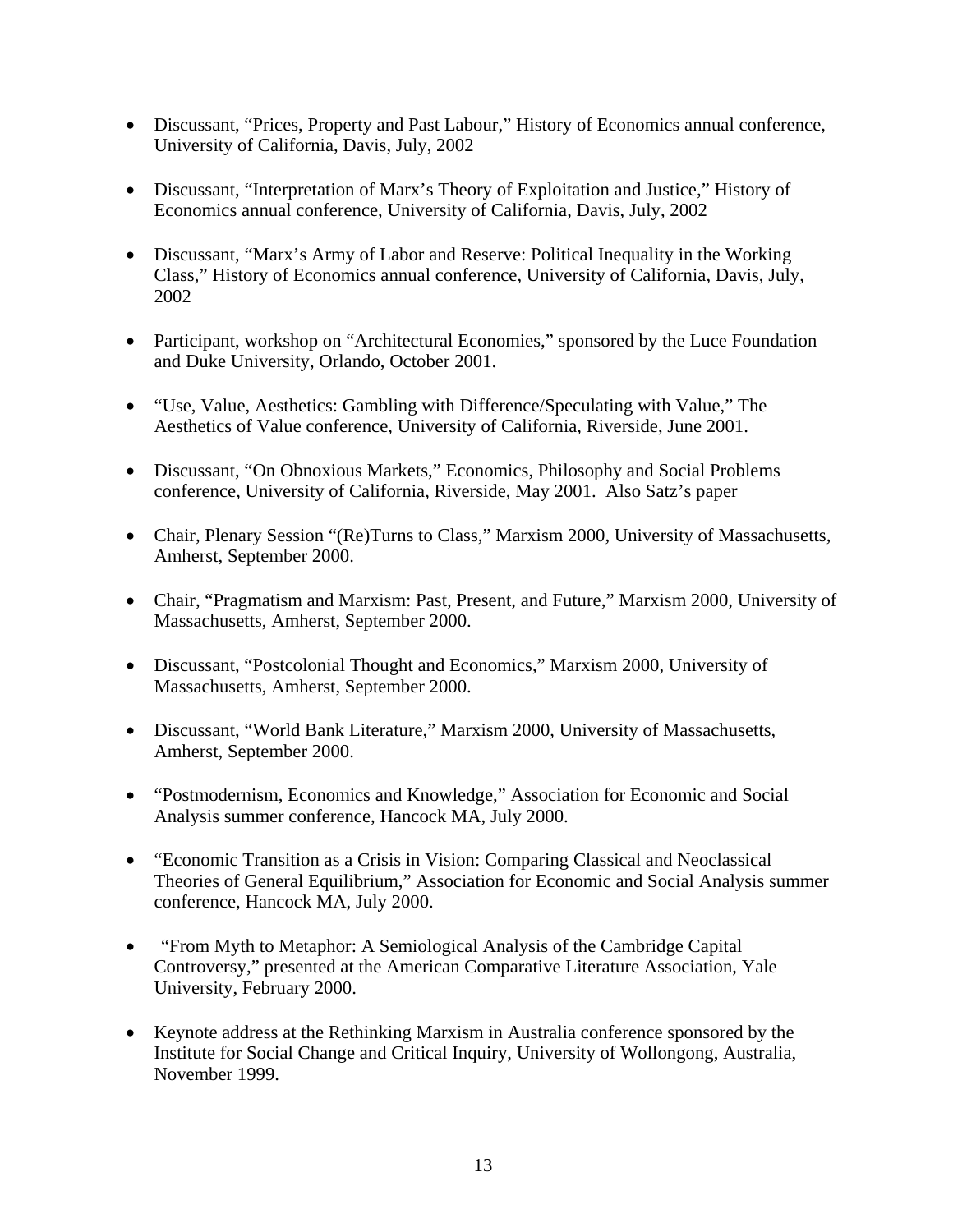- Plenary Speaker, "The Future of Political Economy," conference on the  $25<sup>th</sup>$  anniversary of political economy at the University of Massachusetts, Amherst, October 1999.
- "Equality as Exchange," presented to the Association for Economic and Social Analysis summer conference, Jiminy Peak, MA, July 1999.
- Discussant for "Housing Policy and Housing Finance," at the UC Pacific Rim Conference "Housing Finance Futures: Globalization, Housing and Inequality in Japan, the U.S. and South Korea," Riverside, CA, April 1999.
- "New Marxism, Old Institutionalism," presented at the Howard Sherman Festschrift Conference, Riverside, CA, February 1999.
- "Transition and Development in India," presented at the URPE at ASSA meetings in New York City, January 1999.
- Respondent to Deirdre McCloskey and Gayatri Chakravorty Spivak in session "Postmodernism and Postcolonialism" at the URPE at ASSA meetings, New York City, January 1999.
- "Begging to Differ: Spivak's Marx," presented at the Modern Language Association, San Francisco, December 1998 (with Joseph Childers).
- Plenary Chair for "Ideology and Postmodernity" at the Aesthetics & Difference: Cultural Diversity, Literature and the Arts conference, University of California, Riverside, October 1998.
- "Speculating with Value/Gambling with Difference: Spivak's Marx," presented at the conference Culture and Economics, Exeter, England, July 1998.
- "Samuel Bailey's Contribution to a Postmodern Economics," presented at the conference Culture and Economics, Exeter, England, July 1998.
- "Postmodernism and Marxism," presented at the Marxist Literary Group's Summer Institute, Chicago, June 1998.
- "Why Isn't Overdetermination the Institutionalist Method?" presented at the Association for Institutionalist Thought conference, Denver, April 1998.
- "Marx's Detour: Uncovering Samuel Bailey's Postmodern Value Theory," presented at the conference (Re)Turns of Marxism at the University of Massachusetts, Amherst, April 1998.
- Roundtable Participant on panel "What's Wrong with Postmodern Marxism (?)," at the conference (Re)Turns of Marxism at the University of Massachusetts, Amherst, April 1998.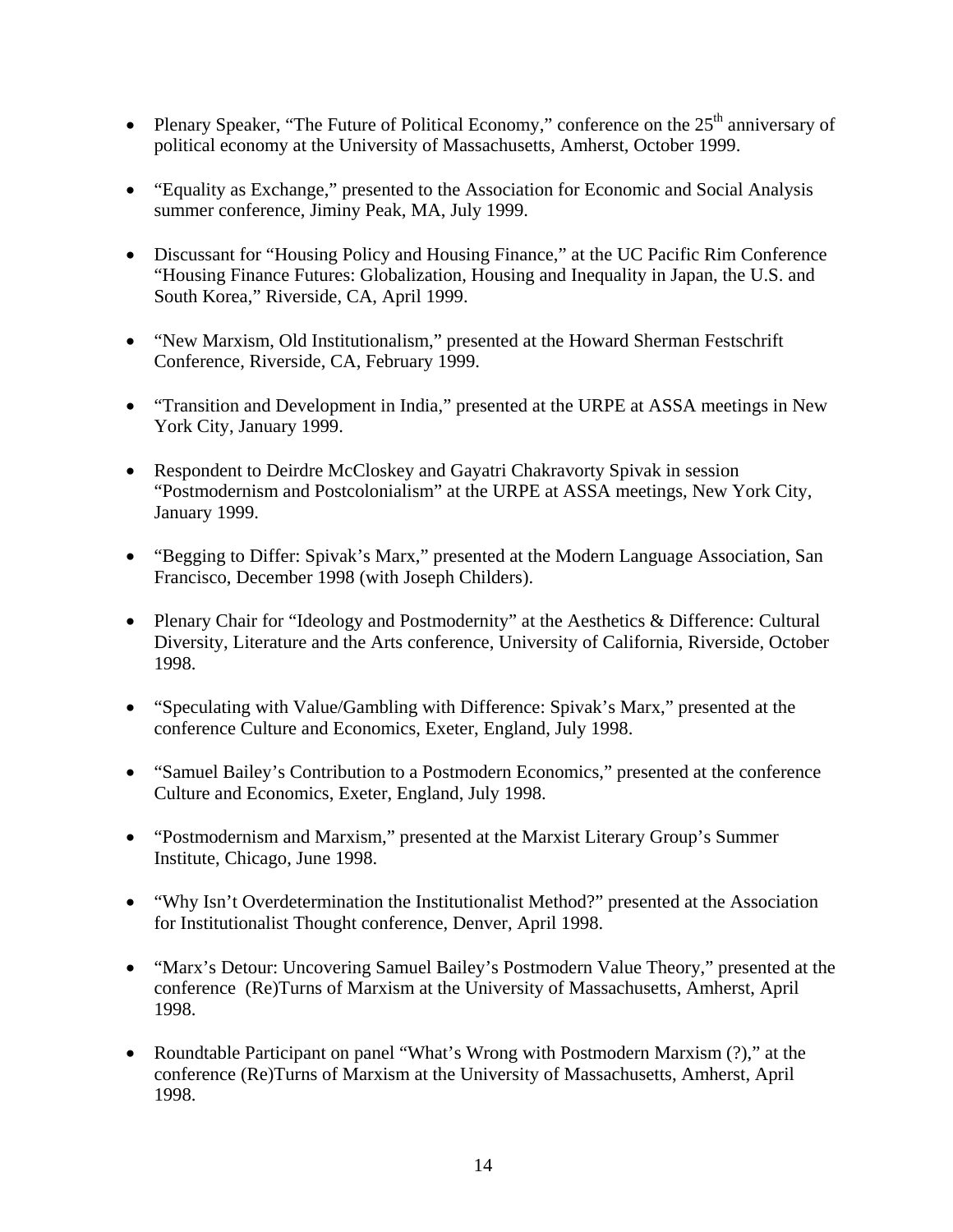- Plenary Chair, "The (Re)Turns of Marxism," at the conference (Re)Turns of Marxism, University of Massachusetts, Amherst, April 1998.
- Participant in NEH Workshop on "Cultural Difference and Values: Universal Rights and the Challenge of Relativism," Riverside CA, January 1998.
- Introduction and Chair for Mark Poster's Keynote Address at the 1997 Western Humanities Conference, Information, Technology, and the Humanities, University of California, Riverside, October 1997.
- "Exploitation, Appropriation, and Exclusion: Locating Capitalist Injustice," presented at the Association for Economic and Social Analysis summer conference, New Hampshire, July 1997.
- Discussant for "Capital and Labor: Regulating the Market," at the URPE at ASSA meetings, San Francisco, January 1996.
- "Whose Standards?: Cultural Relativism and the Harmonization Debate," presented at the URPE at ASSA meetings, San Francisco, January 1996.
- Chair and Discussant for "Human Nature, Economics, Postmodernism," at the URPE at ASSA meetings, San Francisco, January 1996.
- Lecture on "The Philosophy of Science and Economics," Summer University Honors Program, University of California, Riverside, August 1996.
- Discussant for Claire Brown's *Standard of Living*, Conference of the All-UC Group in Economic History, University of California, Davis, November 1995.
- "Marxism, le postmodernism, et la politique actuelle des Etats-Uni: Vieux mouvements, nouveaux campagnes," presented at the conference Congres Marx International, at Universite de Paris-X, September 1995.
- Invited Participant, "Analyzing Disciplinary Disagreements," sponsored by the American Academy of Arts and Sciences, University of Virginia, April 1995.
- Chair for "Session V," at the All-University of California Group in Economic History Conference (Microeconomic History and the Public Use Samples of the United States Censuses), Riverside, CA, March 1995.
- "Fair Trade or Free Trade?: Re-examining the Rules of the Game of Global Competition," presented at the URPE at ASSA meetings, Washington, D.C., January 1995.
- Discussant for "The Cell-form of Value-form in Marx's Early Critique of Political Economy," at the URPE at ASSA meetings, Washington, D.C., January 1995.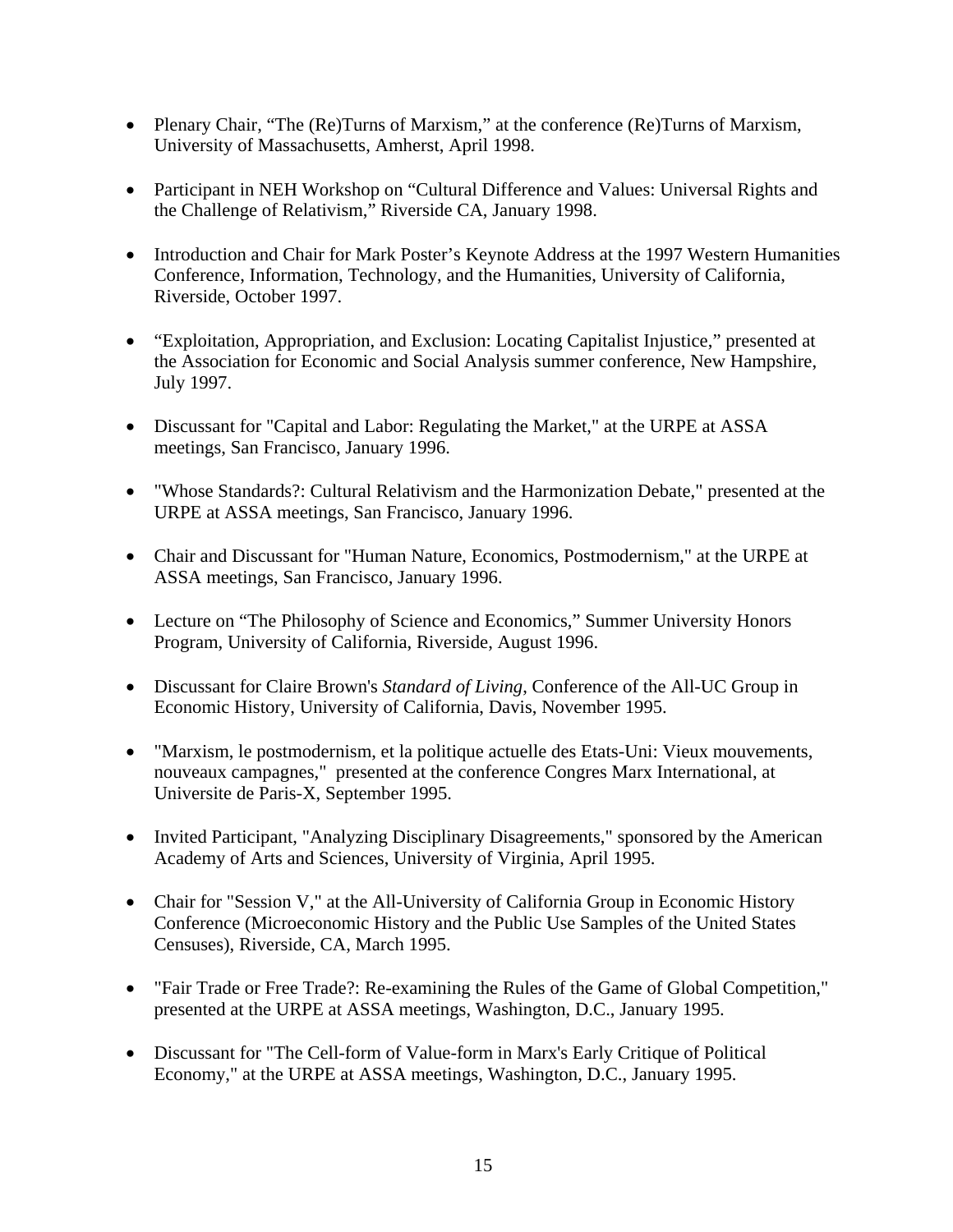- Chair and Discussant for "Is There a Future for Socialism?," at the URPE at ASSA meetings, Washington D.C., January 1995
- "Falling Profits, Fallen Theories: Recasting the Marxian Debate over the Falling Rate of Profit," presented at the conference Karl Marx's Third Volume of *Capital*: 1894-1994, University of Bergamo, Italy, December 1994.
- "The Human Development Index: Background and Overview," presented at the conference Human Development: A New Strategy for Development Policies, University of California, Riverside, November 1994.
- "Languages of Development," presented at the conference The New Economic Discourse, Case Western Reserve University, October 1994 (with David Ruccio).
- "Economic Integration in an Uneven World," Honors Lecture, University of California, Riverside, August, 1994.
- "Promoting Human Development through Economic Integration: An Internationalist Policy Perspective," presented at the international conference, Economic Integration and Public Policy: NAFTA, the EC, and Beyond, University of Toronto, May 1994 (with George DeMartino).
- "The Production of Global Economic Knowledge: The United Nations Human Development Report," presented at the conference, Knowledges: Production, Distribution, Revision, University of Minnesota, April 1994 (with Keith Griffin).
- "The Competitiveness Debate: An Internationalist Critique," Department of Economics, University of California, Riverside, April 1994.
- "The Social-Index Tariff Structure: An Internationalist Response to Economic Globalization," presented at the URPE at ASSA Meetings, Boston, January 1994 (with George DeMartino).
- "Non-Capitalist Alternatives in the United States Economy," presented at the URPE at the ASSA meetings, Boston, January 1994.
- "Economics of Want; Economics of Plenty: Is There Enough for Everyone?," World in Transition Forum, Marina del Rey, CA, May 1993.
- Chair, concluding address by Vsevolod Doumny, Whither Marxism conference, University of California, Riverside, April 1993.
- "Socialism's Burden: Towards a Thin Definition of Socialism," presented at the Socialist Scholars Meeting, New York City, April 1993.
- "A Reproductive Model of the Firm," presented at the winter URPE meetings, Anaheim, January 1993.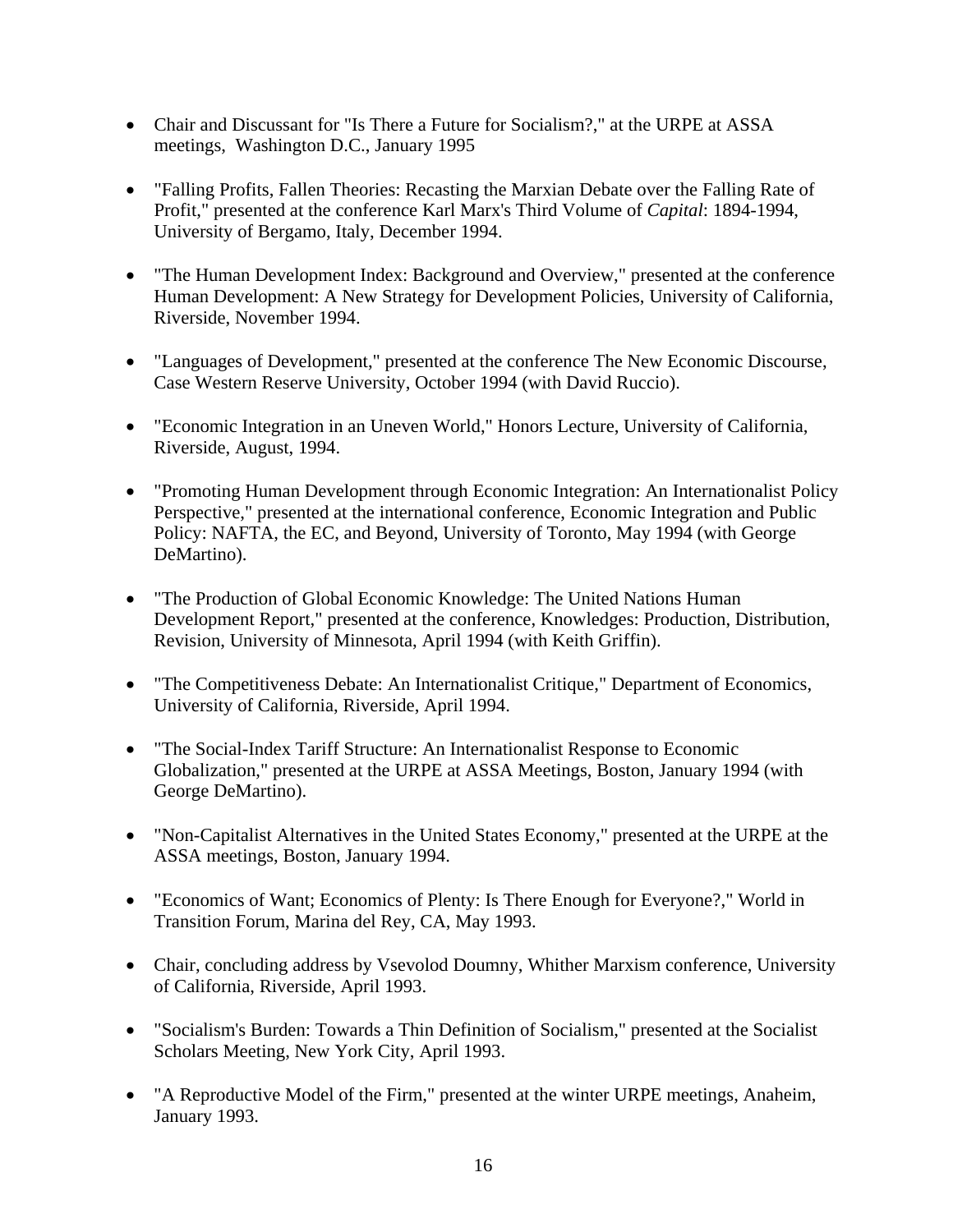- "Rethinking Competitiveness: Toward a Just and Sustainable Industrial Policy," presented at the winter URPE meetings, Anaheim, January 1993 (with George DeMartino).
- "Philosophical Foundations of the Debate over Marx's Theory of the Falling Rate of Profit," presented at the URPE winter meetings, Anaheim, January 1993.
- Chair and Discussant, "Is There a Future for Socialism after Communism?," Marxism in the New World Order Conference, Amherst, November 1992.
- "Solidarity or Competitiveness: Progressive Industrial Policy Alternatives," presented at the Marxism in the New World Order Conference, Amherst, November 1992 (with George DeMartino).
- "Decentering Class: Marxism and Political Practice in the United States Today," presented at the Marxism in the New World Order Conference, Amherst, November 1992 (with Carole Biewener).
- "Althusser and the Decentering of the Marxist Totality," presented at Marxism in the New World Order Conference, Amherst, November 1992.
- "The Philosophy of Science in Economic Texts," presented at the Western Economics Association, San Francisco, July 1992.
- Chair and Discussant, "Marxism and Radical Economics in the 1990s," Conference on Marxian Social Theory, University of Massachusetts, Amherst, April 1992.
- "Non-Capitalist Alternatives," presented at URPE winter meetings, New Orleans, January 1992.
- Discussant, "Rethinking Marxism: The Political Economy of Late Capitalism and Postmodernism," URPE winter meetings, New Orleans, January 1992.
- Discussant, "Rationality, Preferences and the Limitations of Neoclassical Theory," URPE winter meetings, New Orleans, January 1992.
- "Althusser and the Decentering of the Marxist Totality," presented at the Conference on Marxian Social Theory, University of Massachusetts, April 1991.
- "The Rhetoric of Marxian Microfoundations," presented at the URPE winter meetings, Washington DC., December 1990.
- "The Burden of Socialism: Towards a Thin Definition of Socialism," presented at the URPE winter meetings, Washington DC., December 1990.
- "The Development of the Post-W.W.II United States Economy," Maine Studies Center, Portland, Maine, July 1990.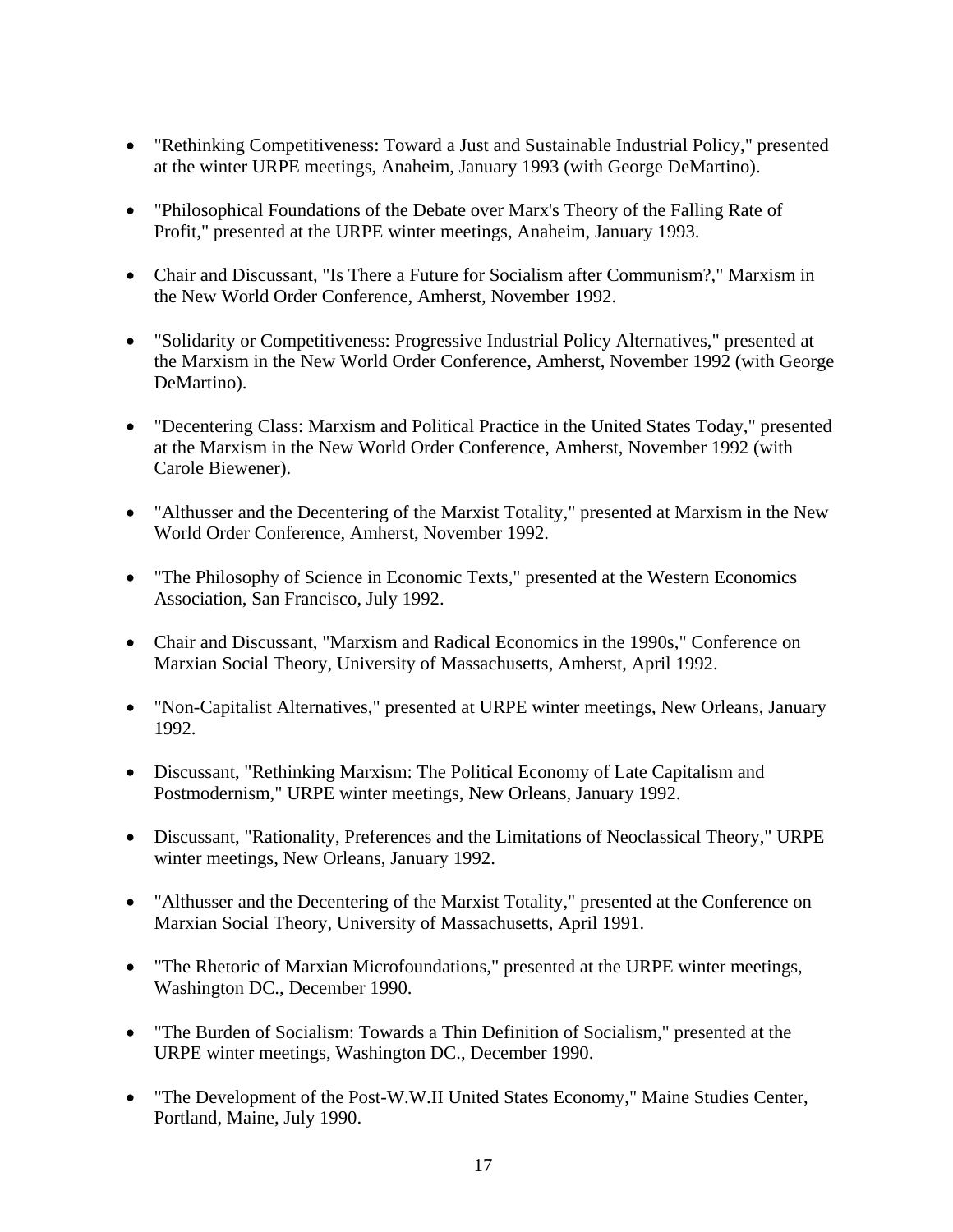- Discussant, "Methodological Issues in Economics," URPE winter meetings, Washington D.C., December 1990.
- "Towards a Theory of a Mixed Socialist Economy," presented at the URPE winter meetings, Atlanta, December 1989.
- Chair, "Fundamental Questions of Marxian Political Theory," URPE winter meetings, Atlanta, December 1989.
- "Value, Class and Surplus in Marxian Theory: An Unnecessary Connection," presented at the Association for Economic and Social Analysis Summer Conference, Newburyport, MA, July 1989.
- "Contemporary Debates over Class, Exploitation, and Socialist Transition," series of five lectures delivered at the Autonomous Metropolitan University, Mexico City, June 1989.
- Discussant, "The Future of Political and Economic Reform in China," Conference at the University of California, Riverside, April 1989.
- "Class Analysis and Class Structure: Implications for a Theory of Transition," presented at the Bringing Class Back In Conference, University of Kansas, April 1989.
- "Exploiting the Individual: A Critique of Marxian Microfoundations," presented at the Conference on Marxian Social Theory, University of Massachusetts, April 1989.
- "Analytical Marxism: a Critical Overview," presented at the History of Political Economy/American Economic Association Session, New York, December 1988 (with Jack Amariglio and Antonio Callari).
- "The Politics of Class Analysis versus the Class Analysis of Politics," presented at the URPE winter meetings, New York, December 1988.
- "The Capitalist Enterprise and the Contradictory Movement of the Rate of Profit," presented at the URPE winter meetings, New York, December 1988.
- Discussant, "Excursions in Political Economic Theory," URPE winter meetings, New York, December 1988.
- "Is the United States Capitalist?," presented at the Greater Los Angeles Political Economy Seminar, November 1988.
- "Analytical Marxism: Promises and Tensions," presented at the Eastern Economic Association Meetings, Boston, March 1988.
- "Competition as a Process of Uneven Development," presented at the Eastern Economic Association Meetings, Boston, March 1988.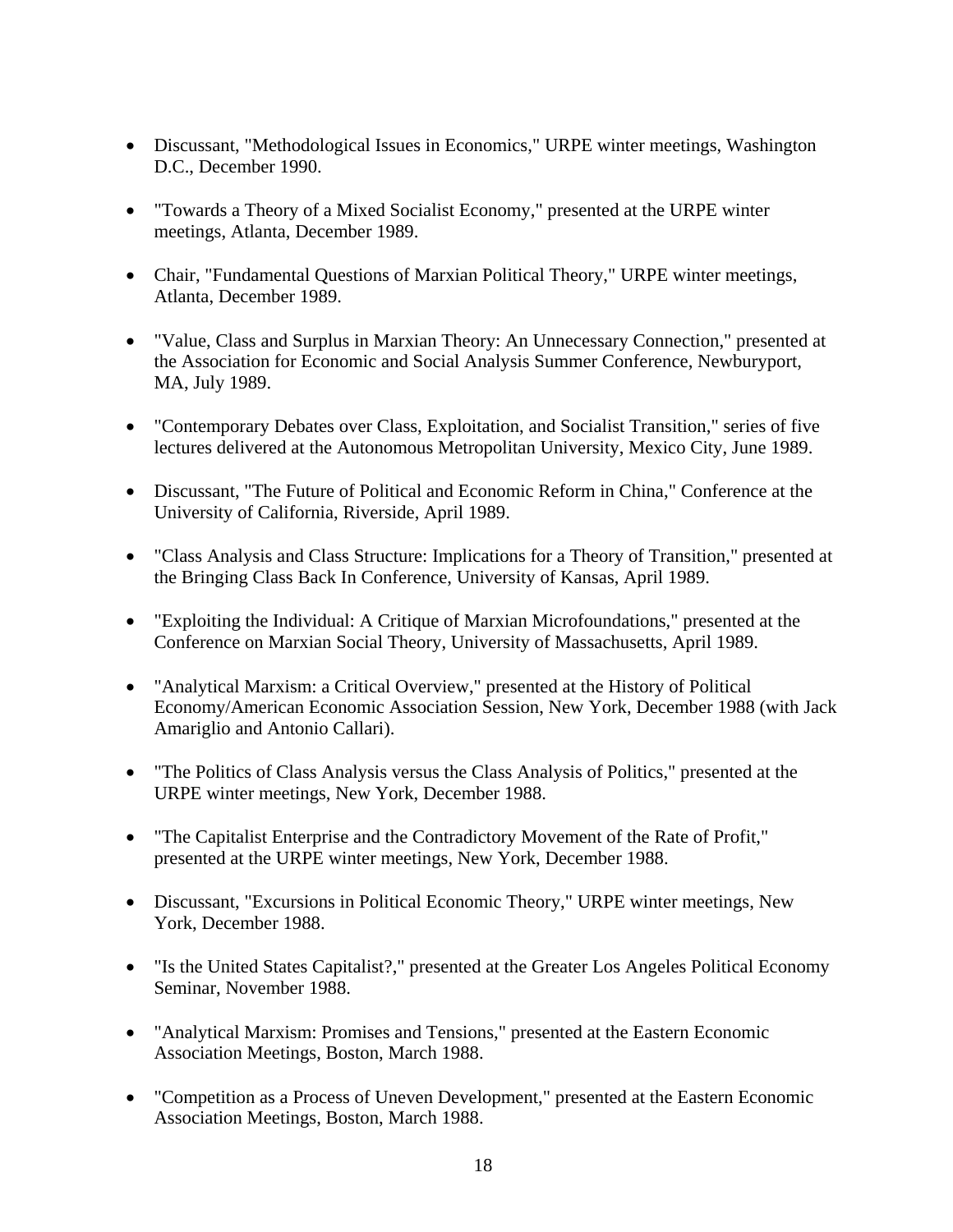- "The Firm as a Complex Organization: a Marxist Approach," presented at the URPE winter meetings, Chicago, December 1987.
- "Crash of '87," Panel Discussion, Smith College, November 1987.
- Theories of Social Totality: the Okishio Theorem and the Marxian Theory of the Falling Rate of Profit," presented at the Economic Theory Workshop, University of Massachusetts, November 1987.
- "Class Analysis and Value Theory: A Critical Appraisal," Marxian Economic Theory Workshop", presented at the University of Massachusetts, February 1986.
- "A Reproductive Model of the Firm: a Historical Equilibrium Approach," presented at the Economic Theory Workshop, University of Massachusetts, May 1987.
- "Suggestions for Teaching Economics Well," talk given for the Second Annual Conference on the Teaching of Economics, University of Massachusetts, September 1986.
- "Introduction to Political Economy," A Series of Three Classes Taught at the URPE Summer Meetings, Sandwich, MA, August 1986.
- "Technical Change and the Rate of Profit," presented at the Conference on Marxist Social Theory, University of Massachusetts, April 1986.
- Panel Chair, "Advances in Post-Keynesian Economics," ASSA Conference, URPE Session, December 1985.
- "The Microfoundations of Marxian Crisis Theory," presented at the Conference on Marxist Social Theory, University of Massachusetts, April 1984.
- Discussant, "A Contribution Towards an Alternative Theory of Fixed Capital," by Bruce Roberts, Conference on Critical Social Theory, University of Massachusetts, May 1983.

### **VIII. Major University of California Administrative Service**

#### **A. Economics Department, UC Riverside**

- Chair, 1997-98, 1999-2003
- Vice Chair, 1998-99
- Member, Planning and Advisory Committee, 2005-
- Member, Graduate Affairs Committee, 1994-97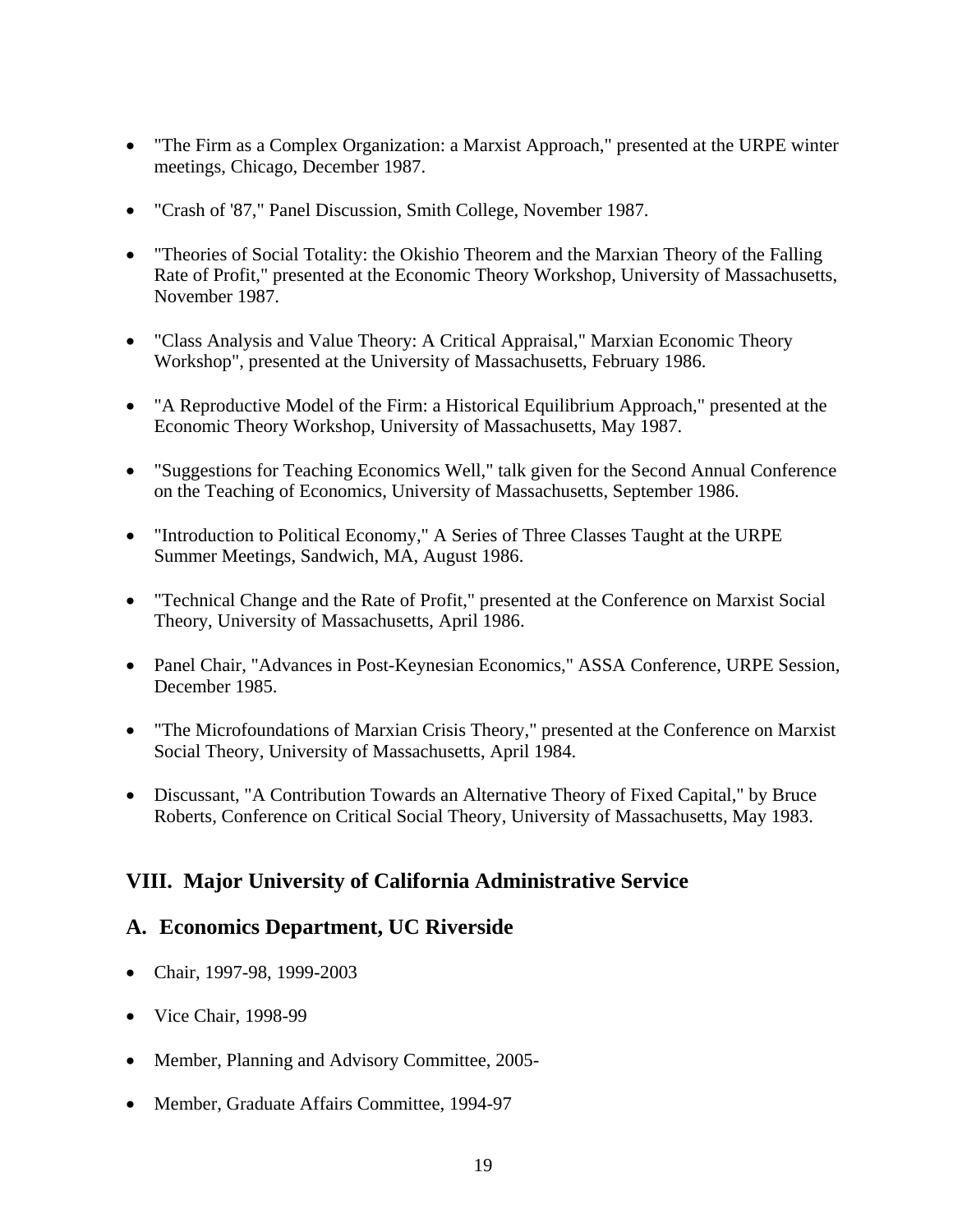- Member, Graduate Program and Policy Committee, 1991-94
- Convener, Political Economy and Development Seminar Series, 1990-93, Spring 2004
- Undergraduate Advisor, 1988-90

#### **B. College of Humanities Arts and Social Sciences, UC Riverside**

- Member, Executive Committee, Film and Visual Culture Program, 2004-
- Member, Search Committee, Africa/African American Media and Cultural Studies, Film and Visual Culture Program, 2005
- Participating Faculty Member, CHASS Connect Program, 2004-05
- Participant, Mellon Workshop in the Humanities on "Confronting Global Capital: The Challenges of Global Democracy, 2004-05
- Participant, Mellon Workshop in the Humanities on "The Abuse of Ideals," University of California, Riverside, 2003-04
- Affiliated Faculty, Labor Studies Minor, 2004-
- Member, Committee in Charge, Law and Society, 1998-2005
- Member, Committee in Charge, Liberal Studies, 2001-
- Member, Committee in Charge, Interdisciplinary Studies, 2001-
- Chair, Marxist Studies Minor, 1997-
- Chair, Physical Education Department, 2001-2003
- Member, CHASS Curriculum Planning Committee, 1997-98
- Member, Search Committee for Women's Studies, 1997
- Member, Executive Committee, 1993

# **C. Academic Senate Committees, UC Riverside**

- Chair, Planning and Budget Committee, 2004-
- Member, Advisory Committee, 2004-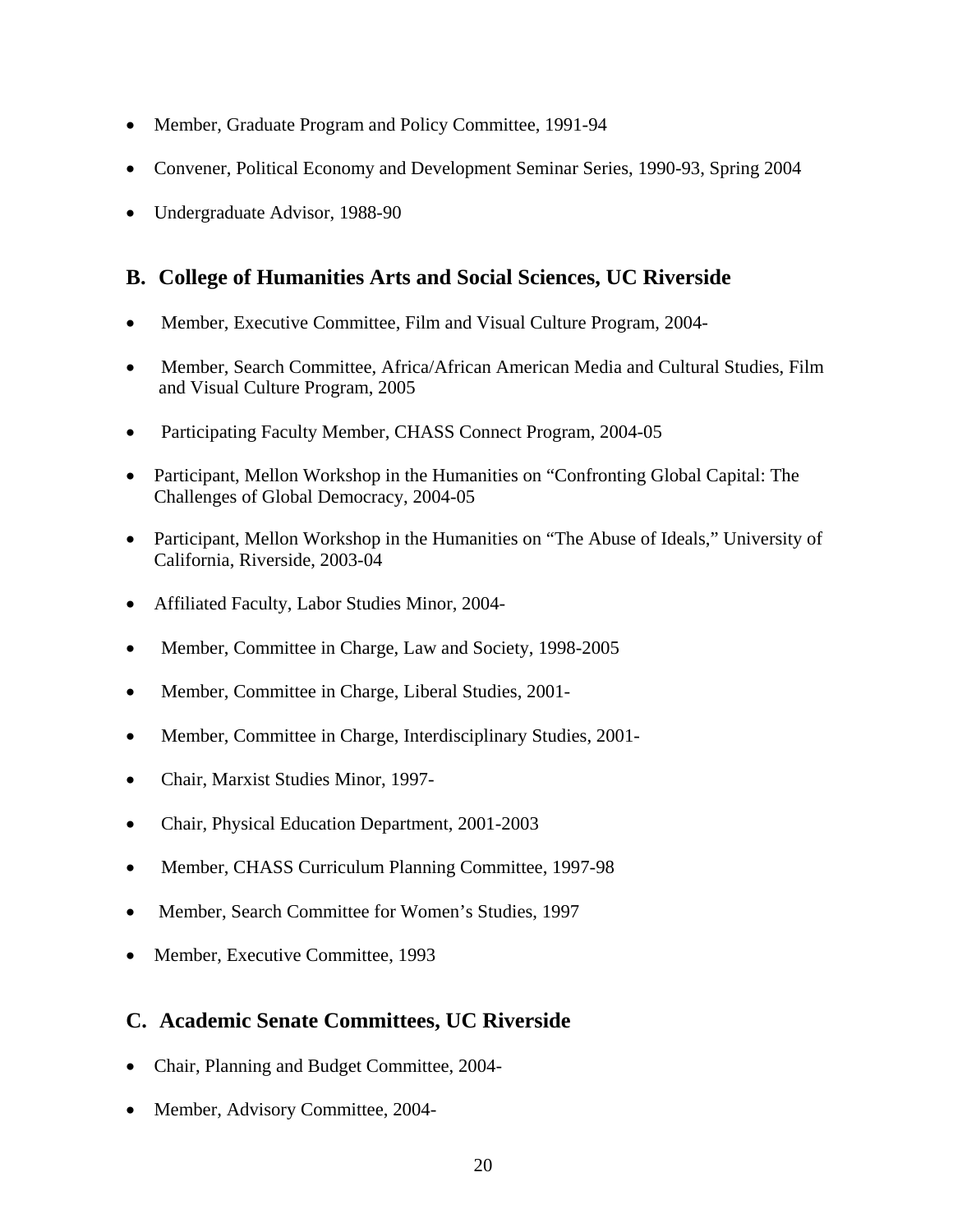- Chair, Ad Hoc Committee for Long-term Policy for Freshman Composition (including Subject A), 2004-
- Member, Affirmative Action and Diversity Committee, 2003-04
- Chair, Distinguished Teaching Award Committee, 1999-02
- Chair, Senate NCAA Division I Committee, 1997-99
- Member, Committee on Committees, 1996-99
- Member, Physical Resources and Planning Committee, 1993-94
- Chair, Committee on Scholarship and Honors, 1991-93
- Member, Committee on Scholarships and Honors, 1990-91

### **D. Campus-Wide, UC Riverside**

- Member, Revenue-FTE Task Force, 2005-
- Member, Five Year Review Committee for Vice Chancellor for Academic Planning and Budget, Gretchen Bolar, 2005-
- Member, Enrollment Task Force, 2005-
- Co-Chair, University-wide Writing Program Committee, 2005-
- Member, Campus Naming Committee, 2004-
- Member, Vice Chancellor for Research Advisory Committee on Centers and Institutes, 2004-
- Member, Task Force on Recruitment Marketing and Communications, 2004
- Director, International Economic Conflict and Cooperation Program (IGCC campus program at UC Riverside), 1993-99
- Member, War and Society Program Committee, 1997-00
- Member, Global Studies Committee, 2004
- Chair, Program in Global Studies Advisory Council, 2002-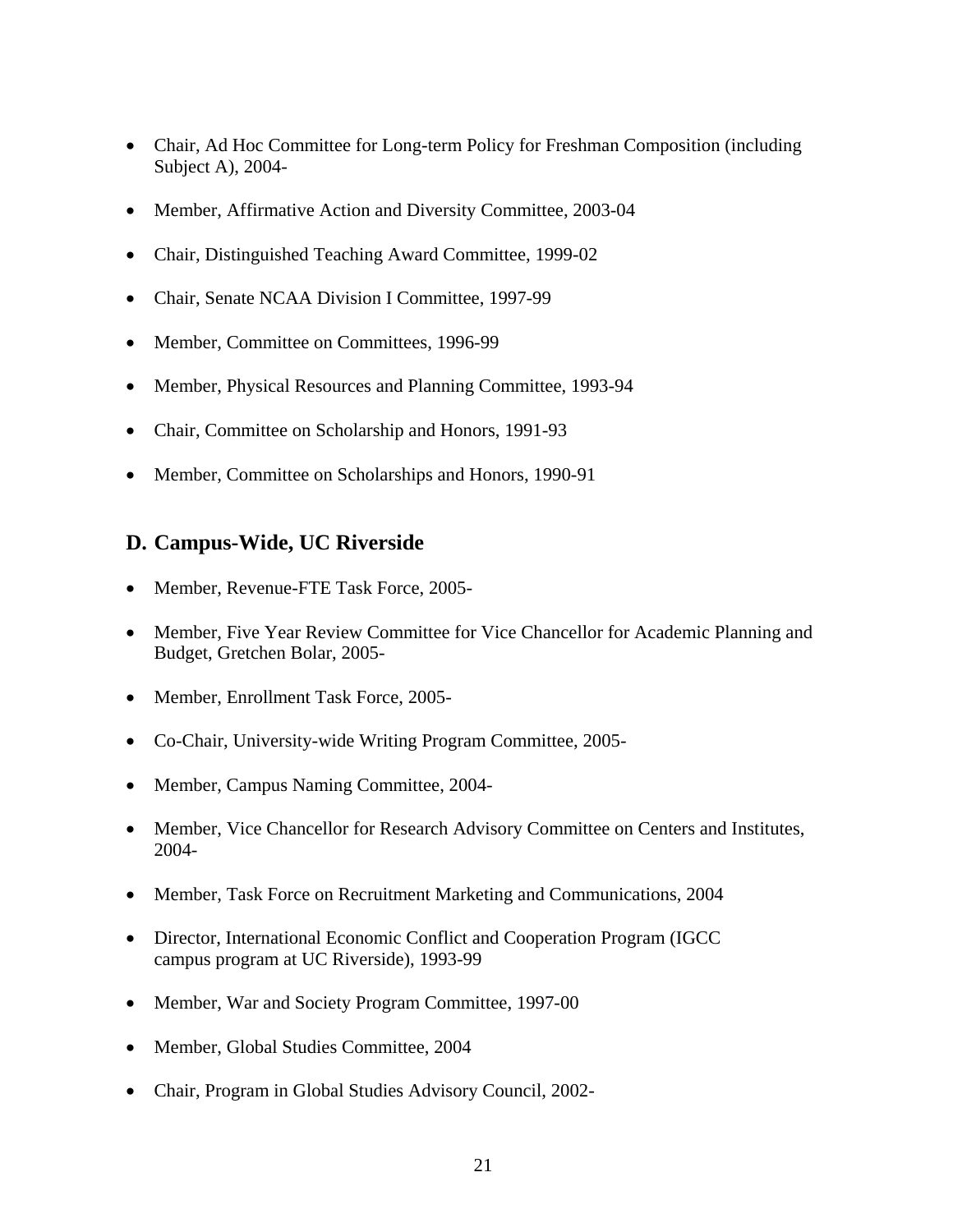- Member, Advisory Committee, Reduce Violence Against Women Grant, 2003
- Member, Center for Ideas and Society Advisory Committee, 1996-
- Chair, Riverside Distinguished Humanist Achievement Lecturer Selection Committee, 1996-01, 2005
- Member, Rockefeller Executive Committee, University of California, Riverside, 2000-04
- Member, Rockefeller Advisory Committee, University of California, Riverside, 2000-04
- Member, Chancellor's Advisory Committee on Intercollegiate Athletics (CACIA), 2004-
- Member, NCAA Division I Athletic Certification Steering Committee, 2003-04
- Chair, NCAA Division I Athletic Certification Subcommittee on Academic Integrity, 2003-04
- Member, Athletic Fee Advisory Board, 2000-02
- Member, UCDC Steering Committee, 2000-03
- Chair, Review Committee on Special Action Athletic Admissions, 1999-
- Member, CHAMPS/Life Skills Advisory Committee (UCR athletics), 1999-01
- Honorary Coach, Men's and Women's Intercollegiate Basketball Teams, February 2001
- Member, Dean Search Committee for CHASS, 1998–99
- Member, Reading to Write Steering Committee, ALPHA Center, 1999-2001
- Faculty Adviser, Alpha Kappa Psi (Professional Business Fraternity), 2000 –
- Workshop Participant on Teaching Future Teachers, May 2001
- Faculty Marshall, Commencement, 1999, 2001
- Faculty Mentor, University Honors Program 2001-02
- Panelist, "Teaching Large Classes, Center for Teaching Excellence, October 2001
- Panelist, Ethics Across the Curriculum, University Honors Program, November 2001, October 2002